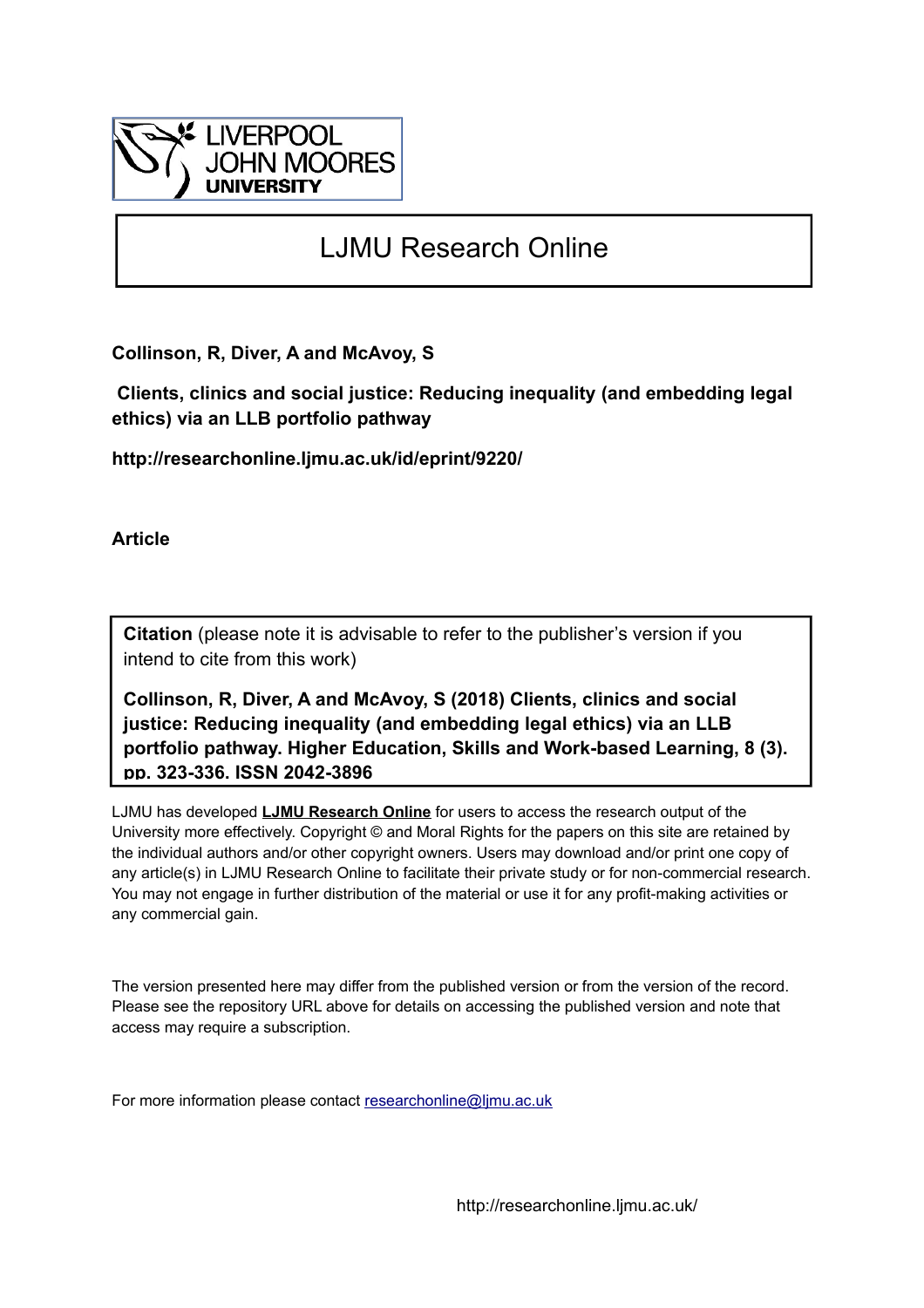

## **Clients, Clinics and Social Justice: Reducing Inequality (and embedding legal ethics) via an LLB portfolio pathway**

|                  | emerald<br><b>PUBLISHING</b><br>ISSN 2042-3896<br>#2010 00 mumber 00<br><b>Higher Education,</b><br><b>Skills and Work-based</b><br>Learning<br>The journal of the Univ<br>hal Awards Council<br>UVAC<br><b>Clients, Clinics and Social Justice: Reducing Inequality (and</b><br>embedding legal ethics) via an LLB portfolio pathway |
|------------------|---------------------------------------------------------------------------------------------------------------------------------------------------------------------------------------------------------------------------------------------------------------------------------------------------------------------------------------|
| Journal:         | Higher Education, Skills and Work-Based Learning                                                                                                                                                                                                                                                                                      |
| Manuscript ID    | HESWBL-03-2018-0037.R1                                                                                                                                                                                                                                                                                                                |
| Manuscript Type: | Conceptual Paper                                                                                                                                                                                                                                                                                                                      |
| Keywords:        | law clinic, social justice, human rights, work-based learning, PRME,<br>employability                                                                                                                                                                                                                                                 |
|                  | <b>SCHOLARONE</b> "<br>Manuscripts<br><b>SSSS</b><br>idensity in                                                                                                                                                                                                                                                                      |

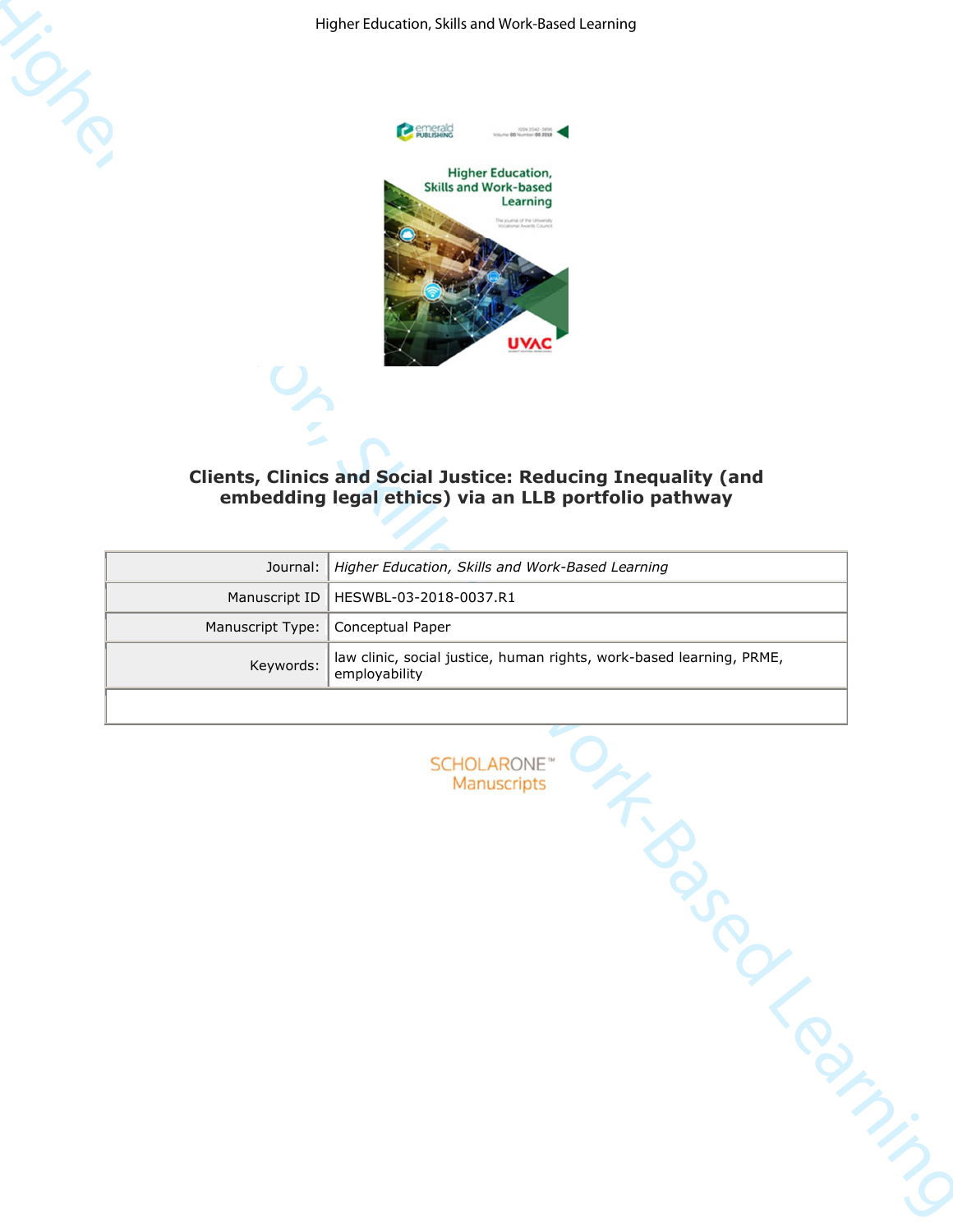#### *Clients, Clinics and Social Justice: Reducing Inequality (and embedding legal ethics) via an LLB portfolio pathway*

**Abstract***: The Department of Law and Criminology at Edge Hill University (England) introduced a three-module, challenging, and longitudinal portfolio pathway in 2014. In addition to supporting the work of its campus pro-bono law clinic, its underpinning aims were threefold: to enhance and evidence the professionalism of its under-graduate LLB students, to embed a deeper awareness of the (legal) ethics needed for sustainable legal practice, and, most significantly, to highlight the increasing need for socially responsible advocates, able to defend the rights of marginalised, vulnerable clients. Case law, and the ability to both navigate and argue it, is key.* 

#### **i. Introduction**

 *'Businesses can be involved in human rights violations either as primary perpetrators or as accomplices, aiding and abetting to human rights abuses.' (Cirlig, 2016: 229)* 

Health 278<br>
Heat Learning Chines and Secilal Justice; Reducing Inequality (and embedding legal<br>
2.1<br>
Chines and Secilal Justice; Reducing Inequality (and embedding legal<br>
2.1<br>
Chines and LB particle probably at the second This paper discusses the potential, societal impacts of an innovative, tri-modular, work-based learning pathway to legal practice, arguing that its high-level problemsolving tasks (and its emphasis upon ethical dilemmas) are aimed at fulfilling several of the Six Principles for Responsible Management Education ('PRME'). The (PRME) are a United Nations led initiative generated from the United Nations Global Compact (UNGC): PRME participants agree to abide by its Six Principles: 'to share and learn from each other, and to continuously move toward fulfilment of its purpose' (Waddock, 2010:1). The pedagogy described seeks to honour the spirit of the UN's Global Compact whose principles are clearly 'drawn from existing UN documents and agencies such as the International Labor Organization ('ILO') and the Commission on Human Rights' (King, 2001:485). The focus of the paper is primarily upon the jurisprudential content of the year 2 (Level 5) module *Advanced Lawyers' Skills*, which serves as a sort of 'bridge' between the more generalised, basic year one *Legal Skills* module and the challenging final year, practice-mirroring *Clinical Law* module*.* Students who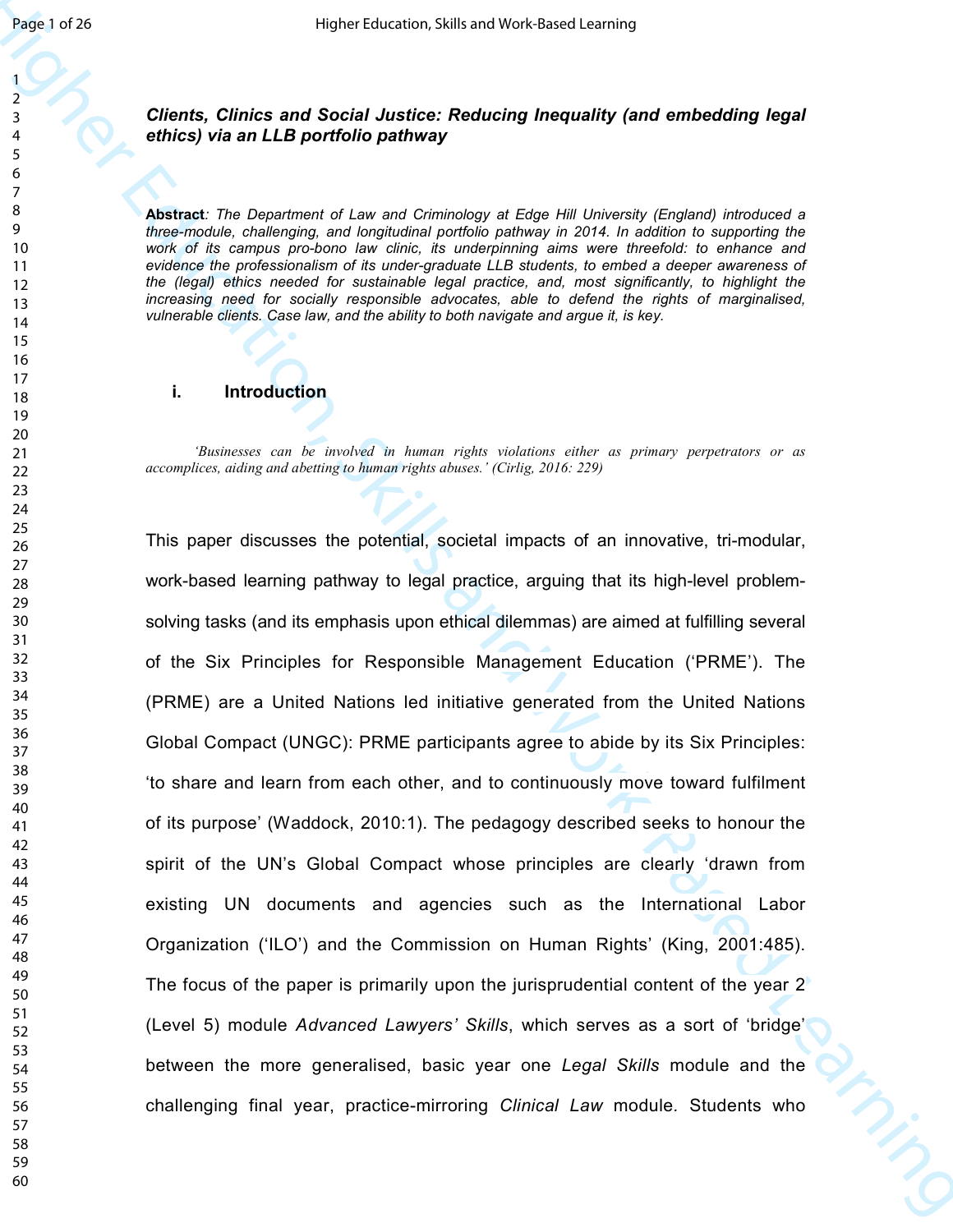have maintained an overall average of 60% or higher are eligible to apply for a place on the Clinical Law module. At the EHU Law Clinic, the initial client interview is a fact-finding exercise, after which Student Advisors research the relevant law and deploy practical problem-solving skills to identify options for clients. This leads to the drafting of an advice letter which is approved by the Supervising Solicitor or Barrister before being sent out to the client. Considerable emphasis is placed upon team working as an essential skill for legal practice. This latter module (with the Law Clinic itself directed by a practising Solicitor) requires students to accurately advise members of the public on complex legal issues involving difficult matters of social justice (such as, for example, housing, property, commercial and family law cases, debt work, and appeals against criminal convictions.)

Higher telescore, Stills and Work-Based Coming<br>
There maintained an evental everage of 60% or higher are digible to spay for a<br>
place on the Climical Lew module. At the EHU Law Clime, the initial client<br>
Therefore, its a B By the pathway's end 'learning gains' are evidenced via three substantial portfolios of practical, work-based learning tasks (i.e. legal research presentations, skeleton arguments, moots, legal opinion, legal advice) which have at their core a need to reinforce the importance of adhering to professional, ethical principles and codes of behaviour. In terms of evidencing enhanced employability skills, EHU's HESA and TEF figures indicate that employment rates for law graduates have improved significantly, rising from around 55% of graduates taking up graduate level employment four years ago, to a record high of around 75% in the figures for 2017 graduates. Numbers taking the law clinic module over the first four years have also risen from 10 students in the initial cohort to 43 applications to enrol for the next Law Clinic module in 2018/19. The pathway's ethos also reflects also the wider global trends within Legal Education which highlight an urgent need to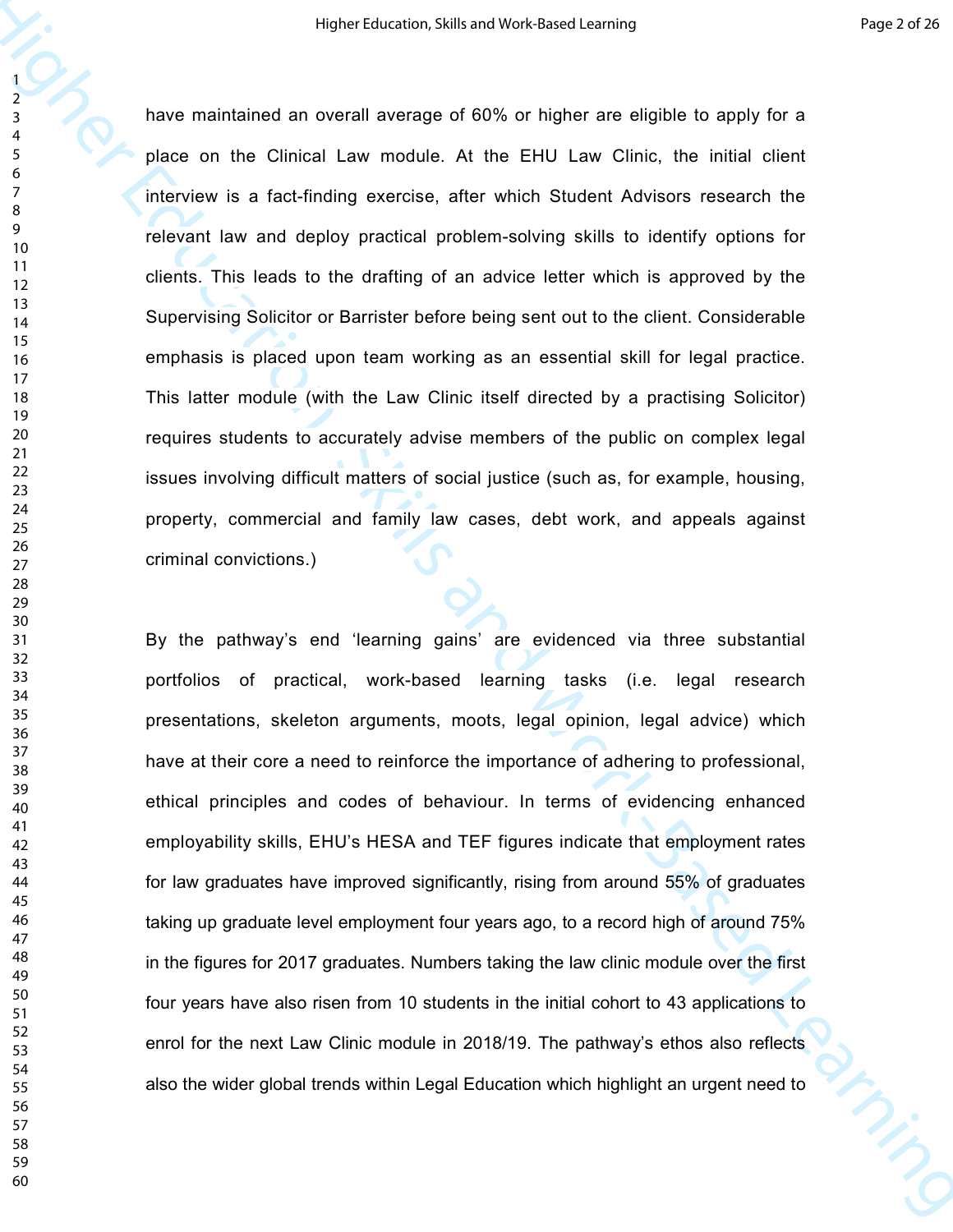embrace 'justice education,' against a backdrop of emergent democracies, globalisation, increasing awareness of the need to respect cultural heritage and inclusivity, and to address issues of community need (Gurpur and Rautdesi, 2014). As Cai (2011:159) has argued, law clinics which focus on international human rights law principles and provisions evidence clearly a 'deepening convergence of international law, domestic law, human rights law, and clinical legal education.' Further, as practitioners (both former and current), the pathway's tutors help build (in accordance with the First Principle of the PRME):

...the capabilities of students to be future generators of sustainable value for business and society at large and to work for an inclusive and sustainable global economy.'  $\frac{1}{2}$ 

Health 2022<br>
Higher Education Control is a statistical of energy of energy and the method of the statistical of energy and the statistical statistical of the method of energy and the statistical statistical statistical co The assessment methodologies (portfolio, clinical law practice) are clearly grounded in a need to incorporate (rather than simply mirror) 'real work' activities, beyond those of many traditional work-based learning simulations (Hertel and Millis, 2002) The pathway was designed and developed in response to practical suggestions gleaned from a number of focus groups involving key stakeholders (e.g. local employers, charities, alumni, and NGOs). Employers were especially keen to see the often-elusive concept of 'graduateness' (Glover et al, 2002) being framed as encompassing clearly demonstrable signs of legal professionalism, and underpinned by ethical approaches to the realities of modern practice and office management. In terms of embedding law-relevant employability skills, undergraduate LLB students are prepared from induction to regard themselves as capable of becoming compassionate, articulate legal advisors to members of the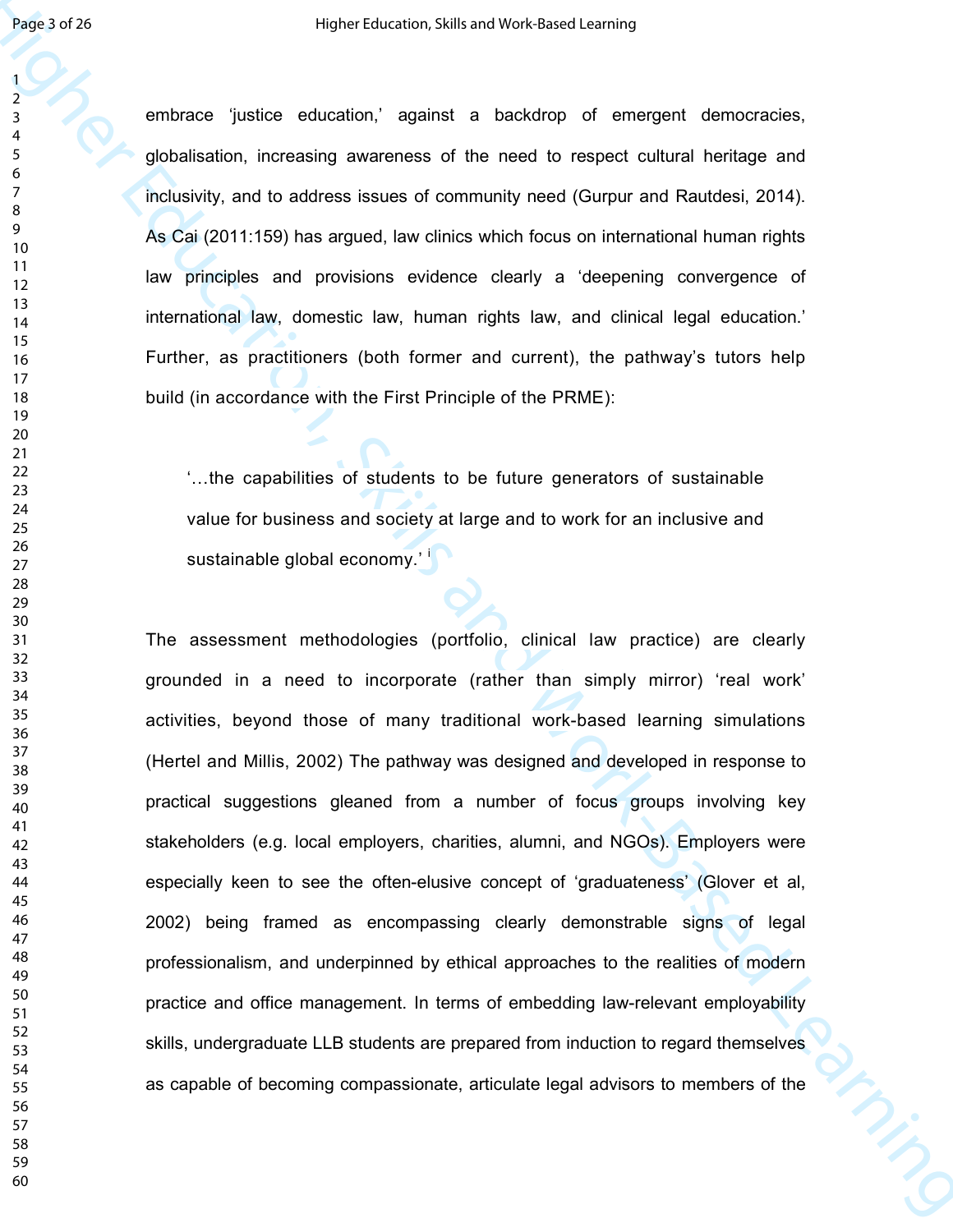public.

Higher telescone, Skills and Model telescone<br>
Higher Education (Fig. 2)<br>
The Law Clinic opened in September 2014, and his been operating subcessibility for<br>  $\frac{1}{2}$ <br>
The Law Clinic operation is the Law Clinic was extend The Law Clinic opened in September 2014, and has been operating successfully for nearly four academic years. Initially the client base was limited to students and staff at the University. The remit of the Law Clinic was extended however to include members of the public in 2016, with the agreement of the University's insurers. They had initially been reluctant to permit such a potentially broad client base, but were persuaded in light of the successful first two years of its operation. The work of the Law Clinic involves initial written legal advices, following an interview by two Student Advisors in the presence of a qualified, experienced Solicitor or Barrister holding a current Practising Certificate. By final year the highest-achieving LLB students are offered the chance to actively 'intern' as legal advisors offering pro bono legal advice to clients. In doing so, they are actively addressing issues of social inequality: the north west of England has long been recognised as a region facing profound challenges in terms of unemployment levels and low wages.<sup>ii</sup> Austerity measures have added further to its various socio-economic and cultural problems.<sup>iii</sup> This is a useful example of 'the local' mirroring 'the global' however: it can be argued that human rights law has become ever more significant, both here and beyond the jurisdiction, influencing social welfare litigation in both private and public law spheres. The presence of 'ethical aimlessness' in judicial proceedings has the potential however to sideline the substantive legal importance of human dignity, and make lawyers focus instead upon matters of procedural regulation and policy. (O'Cinneide, 2013:43). As Cirlig (2016:229) has also recently noted,

'Traditionally there was a clear divide between human rights law, with a focus on the states' obligations, and business law, with a focus on economic aspects. Nowadays the borders between the two main areas are increasingly blurred, impacting tort law, criminal law, contract law, as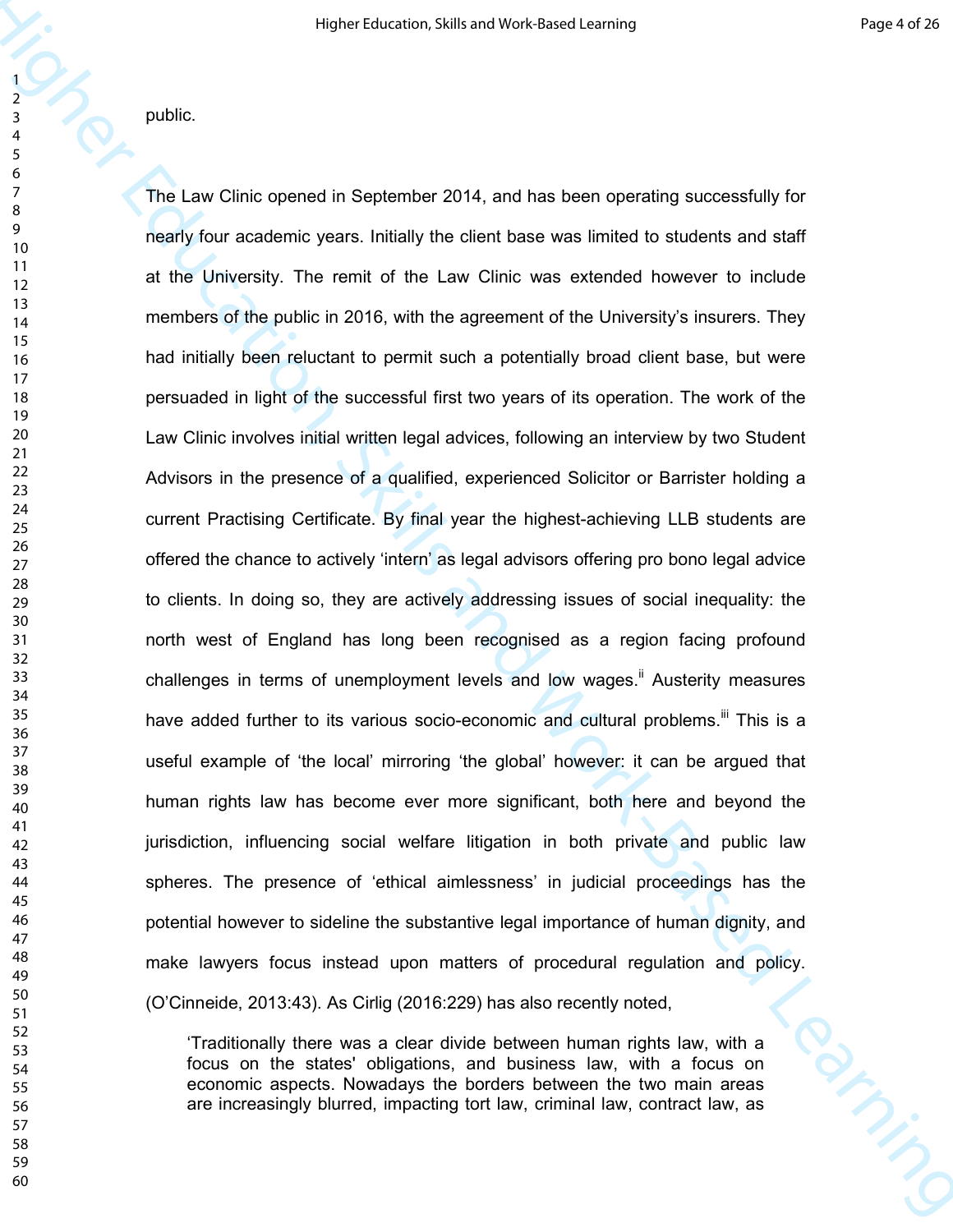well as investment and commercial arbitration.'

Often litigation involves claims of corporate complicity, thus 'new actors' have become more prominent (e.g. NGOs, financial institutions...stock markets) and these can alter a company's reputation, and its ability to access funding. Significantly, there is now a more obvious

'tendency towards creating or strengthening the mechanisms available at national and international level regarding corporate accountability for human rights violations.' (Cirlig, 2016:229)

Here  $\frac{1}{2}$ <br>
well as investment and commencial ancieration:<br>
You as investment and commencial ancieration:<br>
There is access more prominent, i.e.g., NGOs, financial institutions..since<br>
There is comes more prominent, i. Verbos and Humphries (2015) have similarly argued (albeit in respect of the need to include indigenous groups' unique vulnerabilities within such academic analyses and learning innovations) that making changes to the 'critical pedagogy (process) as well as content' is often key to challenging and transforming those 'seemingly intractable issues of maldistribution of wealth (and) unequal influence' within society which clearly demand changes in terms of content, curriculum, and pedagogy, with a sharper focus upon 'the common good.' (Muff, 2013). Section *ii* of this article therefore discusses how the module pathway ties to both the Global Compact and the PRME. It argues that the basic legal skills (researching, presenting, and advocacy - as taught in the introductory, year 1, level 4 *Legal Skills* module, the first step on this portfolio-pathway) are essential for building student confidence, not least by enabling further study and setting them up for sustainable careers in law.

Section *iii* examines in some detail the year 2, level 5 module *Advanced*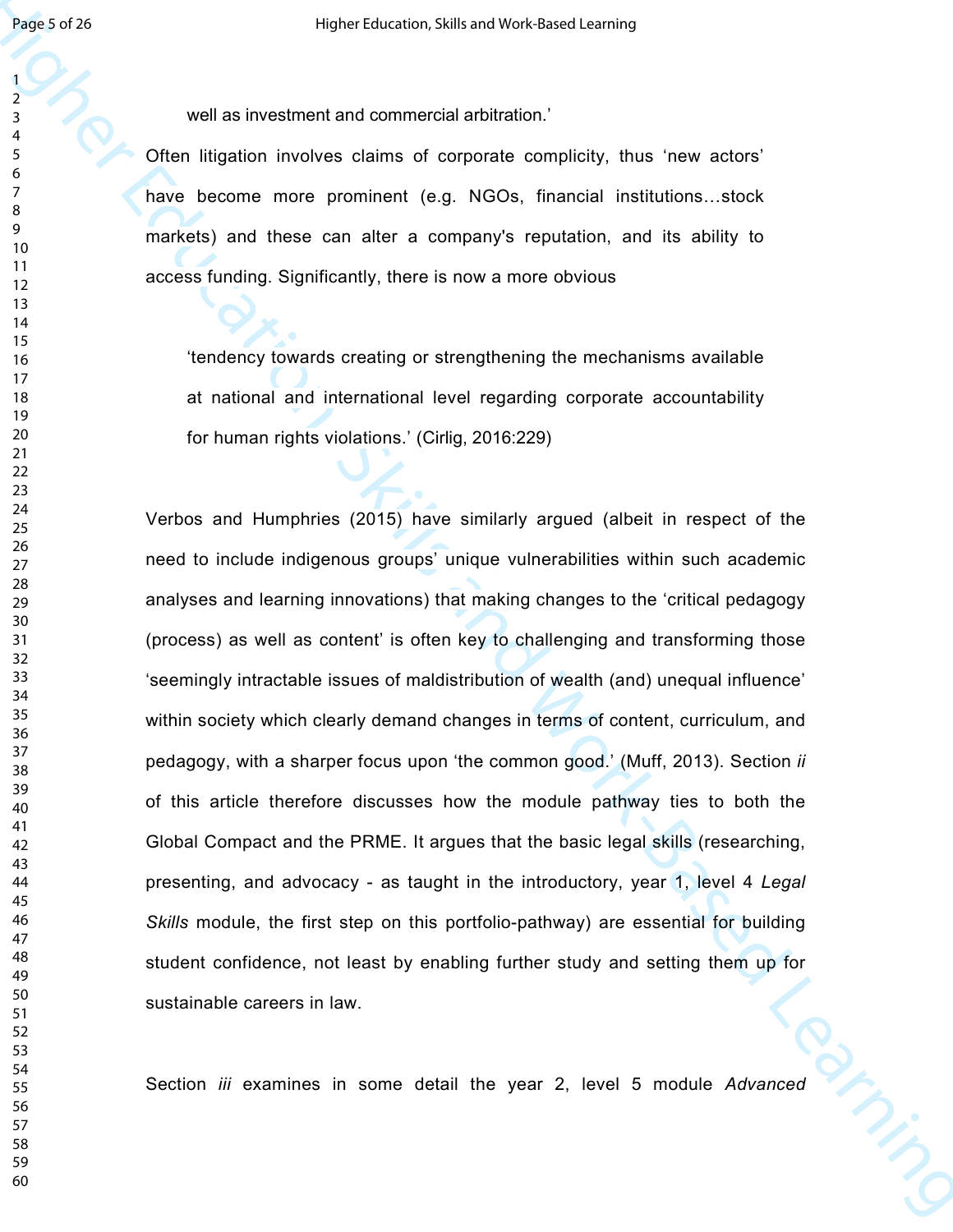Higher Skills and Work-Based Work-Based Coming<br>
1980-2013<br>
1. Amoyors' Skills, octolaining how its four-overtaining and human ingits law are all<br>
1991-1991-1991 the figst anti-on-book-Based Learning infinite and efficient *Lawyers' Skills*, explaining how its four overlapping portfolio tasks combine to highlight how legal ethics, advocate empathy and human rights law are all significant in relation to the promotion of social justice and ethical norms. The case law analysed (and mooted) in this second, 'bridging' module is particularly relevant given its focus upon welfare, deprivation, socio-economic rights, injustice, and the underpinning need for human dignity. It is critically discussed therefore in section *iv*, while the work, remit and impact of the Law Clinic is presented for analysis in the article's concluding section.

#### *ii***. Embedding ethics: Induction and transition via the** *Legal Skills* **module**

*'Sustainability is not only a legal or moral issue… it is also a business issue.'* (Berger-Walliser and Shivastava, 2015)

As Meyer and Stefanova (2001: 501) have observed, the UN Global Compact has increasingly come to define and represent how

 $\ldots$  a new effort  $\ldots$  has been added to a long list of activities at the local, national and international levels to make transnational corporations ('TNCs') better corporate citizens.'

The three-module legal skills and practice-led portfolio pathway developed at Edge Hill University was designed to challenge existing student perceptions on social justice, to broaden their understanding of human rights law and principles, and to sharpen their ability to both accurately interpret and apply its provisions to difficult scenarios grounded in harsh economic realities. Inequalities highlighted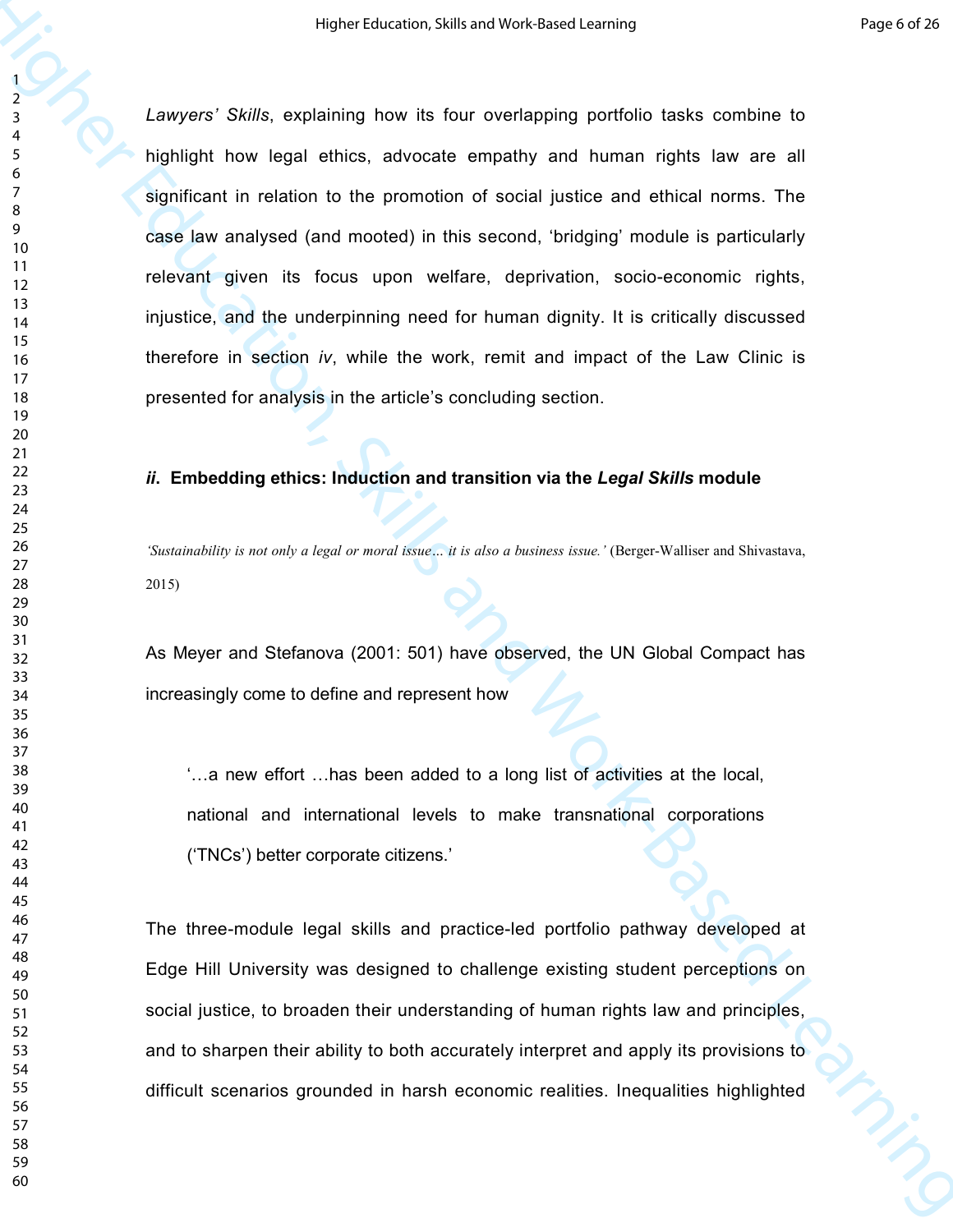throughout the three-module pathway include systemic gender-biases,  $\frac{iv}{v}$  the lack of equitable access to justice, $<sup>v</sup>$  institutionalised examples of discrimination</sup> (particularly, for example, against elderly or disabled persons<sup>vi</sup>) and the presence of adult-centric norms in child protection and family law cases.<sup>vii</sup> Access to justice is key however: as The Legal Services Board's (2012) stresses,

'Access to justice is the acting out of the rule of law in particular or individual circumstances. The tools to achieve that outcome range from *informing the public about their rights*, through routine transactional legal services and *personalized advice*, through to action before tribunals and courts. The agents of delivery are wide and, of course, *legal professionals are at the heart of this.'* viii

Health 2018<br>
Howard the three models cathosis include systemic gender-sieses. <sup>6</sup> the leak<br>
of equitable access to justice, <sup>7</sup> institution-sinced examples of electricination<br>
(caribulativ), for example, against electry o The ability to offer accurate legal advice to vulnerable members of the local population by the end of this pathway rests upon the students' capacity to actively engage in independent academic legal research however. A key challenge for staff therefore is to move students away from a general tendency to quickly 'google' brief (often incorrect, inadequately glib) answers to complex questions of law. Academic legal databases demand skills grounded in a useful degree of intellectual ability, resilience and diligence to be navigated correctly and efficiently. Thus, the compulsory, basic (yet comprehensive) 24-week *Legal Skills* module in first year (level 4) is designed to generally prepare nervous freshers to read for an LLB, and more specifically to undertake the optional year 2 (level 5) *Advanced Lawyers' Skills*  module*.* (This module in turn then enables students to apply for a competitive place on the (level 6) *Law Clinic* module, which will see them work directly with the public in their final year, as out-reaching legal advisors in the campus-based Law Clinic.)

The pathway's key purpose is therefore clearly grounded in a need to raise students' awareness of key social justice issues and ethical legal practices: it is designed to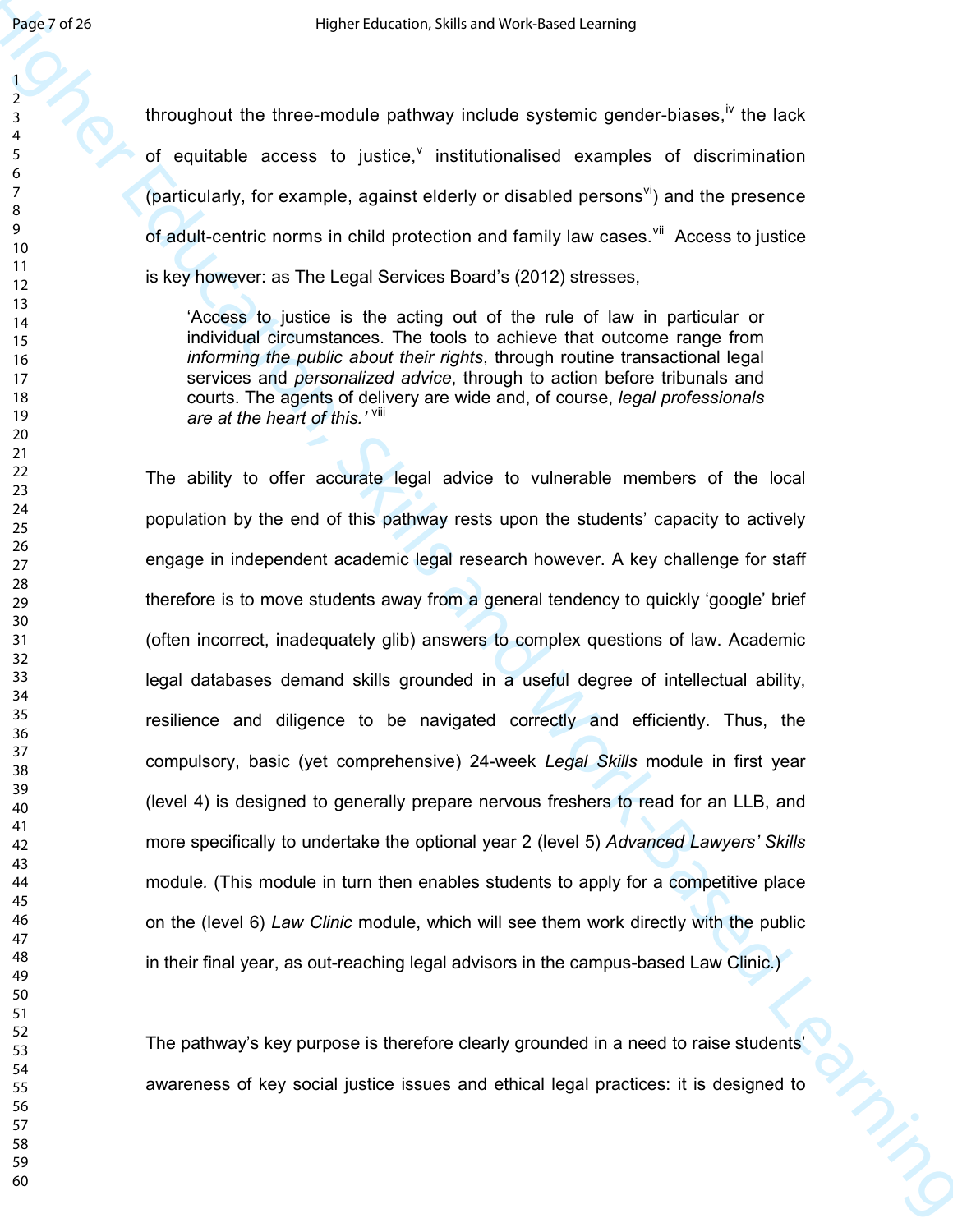Higher telescopies and the properties of the main of the main of the main of the main of the properties of the main of the properties of the properties of the main of the properties of the main of the main of the main of t support and offer profession-led 'appropriate challenges' (Eraut, 2007) from the point of pre-induction through to graduation. A pre-arrival, induction activity encourages a sense of profession-relevant 'belongingness' (Yorke, 2016) but also serves to clearly underscore the fact that students are embarking upon a difficult, 'boot-camp' phase on their journey towards professional legal qualification. The message is that from the outset, active learning will be required from them. In other words, they are expected to read diligently, follow instructions, work independently when necessary, embrace collegiate teamwork and engage in reflective peer review, post-process. In year one a diagnostic activity occurs two weeks after induction week: students must write a short discursive piece, properly researched (i.e. non-googled, avoiding polemic), fully and correctly referenced and footnoted, so that they will be able to provide valid authorities and sources for the advice/answers that they will later be giving in moots and indeed throughout their legal career. This diagnostic activity also enables personal tutors to gauge whether students are in need of extra forms of support e.g. in terms of language skills training or essay-writing workshops. By its end, the year-long *Legal Skills* module will have provided a solid grounding in basic, academic legal research skills, requiring students to engage with practical, client care role-play scenarios, which are aimed at honing their communication skills and sense of professionalism.

Professional codes of conduct from the Solicitors Regulatory Authority<sup>ix</sup> and Bar Standards Board<sup>x</sup> are studied in detail and referred to throughout, to promote a greater awareness of the need for consistently professional, ethical behaviours. A 'mini-moot' activity at the end of the year focuses upon one of the core ('Foundations of Legal Practice') modules being studied, such as Tort or Contract Law, and again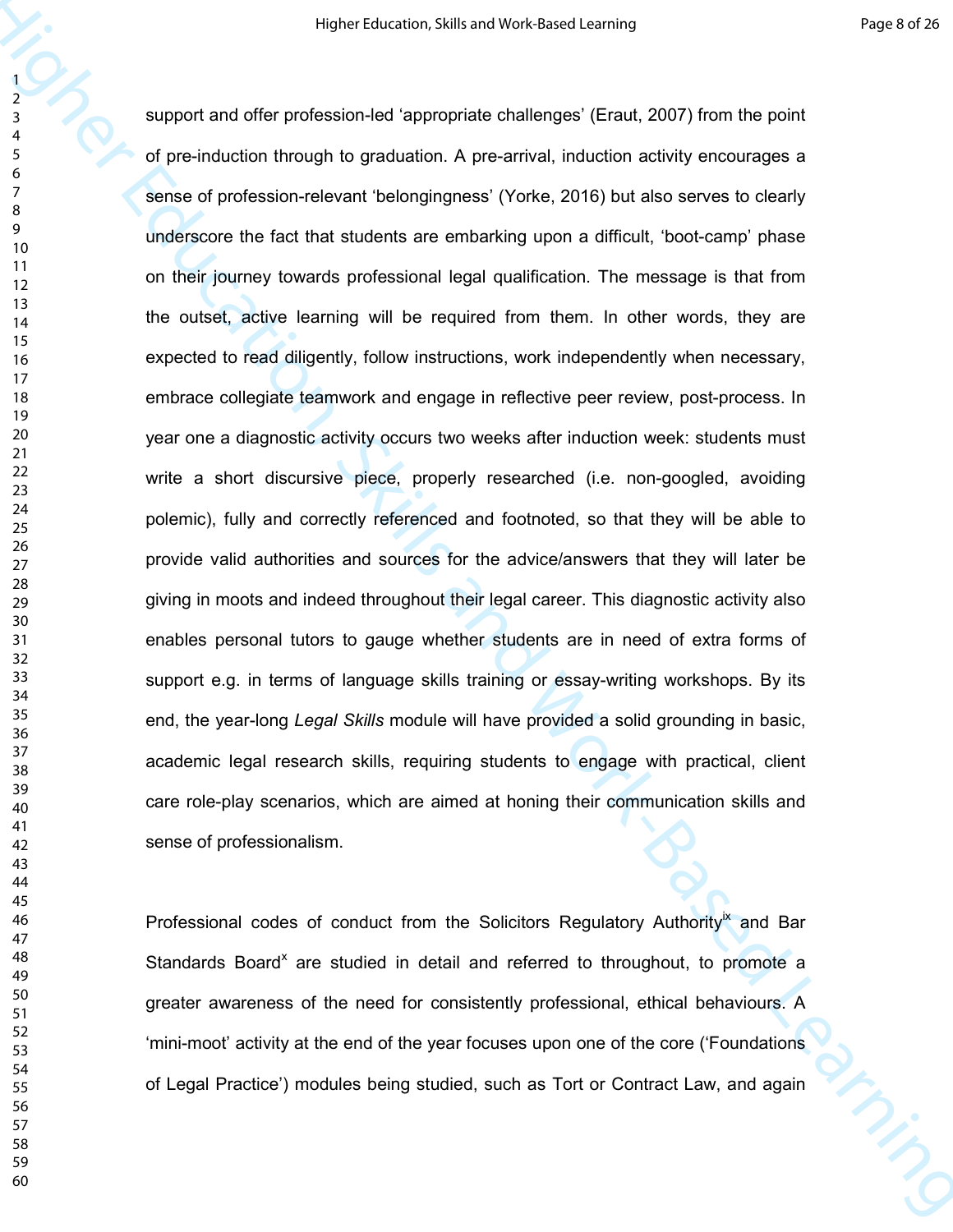requires students to engage in scholarly legal research via appropriate legal databases (e.g. Lexis-Nexis, Heinonline, Westlaw, Bailii) to both find their 'voice', grow in confidence, and work to strict deadlines, constructively, in teams or pairs to problem-solve logically. They must produce professional, shortened versions of formal trial bundles and focussed skeleton arguments and learn to distinguish between matters of fact and points of law capable of forming the subject of legal appeals. Persuasive authorities are permitted within their arguments as they are encouraged to look beyond the jurisdiction of the UK to find alternative approaches to legal (and indeed moral) dilemmas or hard cases, where necessary or appropriate.

Higher 2018<br>
Higher Educations to engage in scholarly logal research via appropriate logal<br>  $\frac{1}{2}$ <br>
convince students to engage in scholarly logal research via appropriate logal<br>
distances (a.g. Lears-Noss, Highlands, For some students the key challenge within this activity is to both verbalise and transcribe articulate arguments coherently and clearly, and to respond quickly to challenging questions from the guest judges and rebuttals from the other side. They must be very familiar with their chosen authorities, able to rapidly think 'on their feet,' and knowledgeable enough to ground answers to complex legal questions within accurate legal analyses. By the end of this module they should have compiled a professional, polished portfolio which offers tangible evidence (to potential employers) of their fledgling ability to engage in meaningful, detailed deconstructions of thorny legal issues. *Panopto*-captured sessions offer the added advantage of allowing students to critically review and reflect upon their performances after the assessment, to see themselves in action as advocates and to thus gauge whether they have fully mastered the art of respectful court etiquette (eye contact, demeanour, courtesy, pronunciation, etc). In sum, this basic but challenging introductory module serves to prepare them for the rigours of their second year, not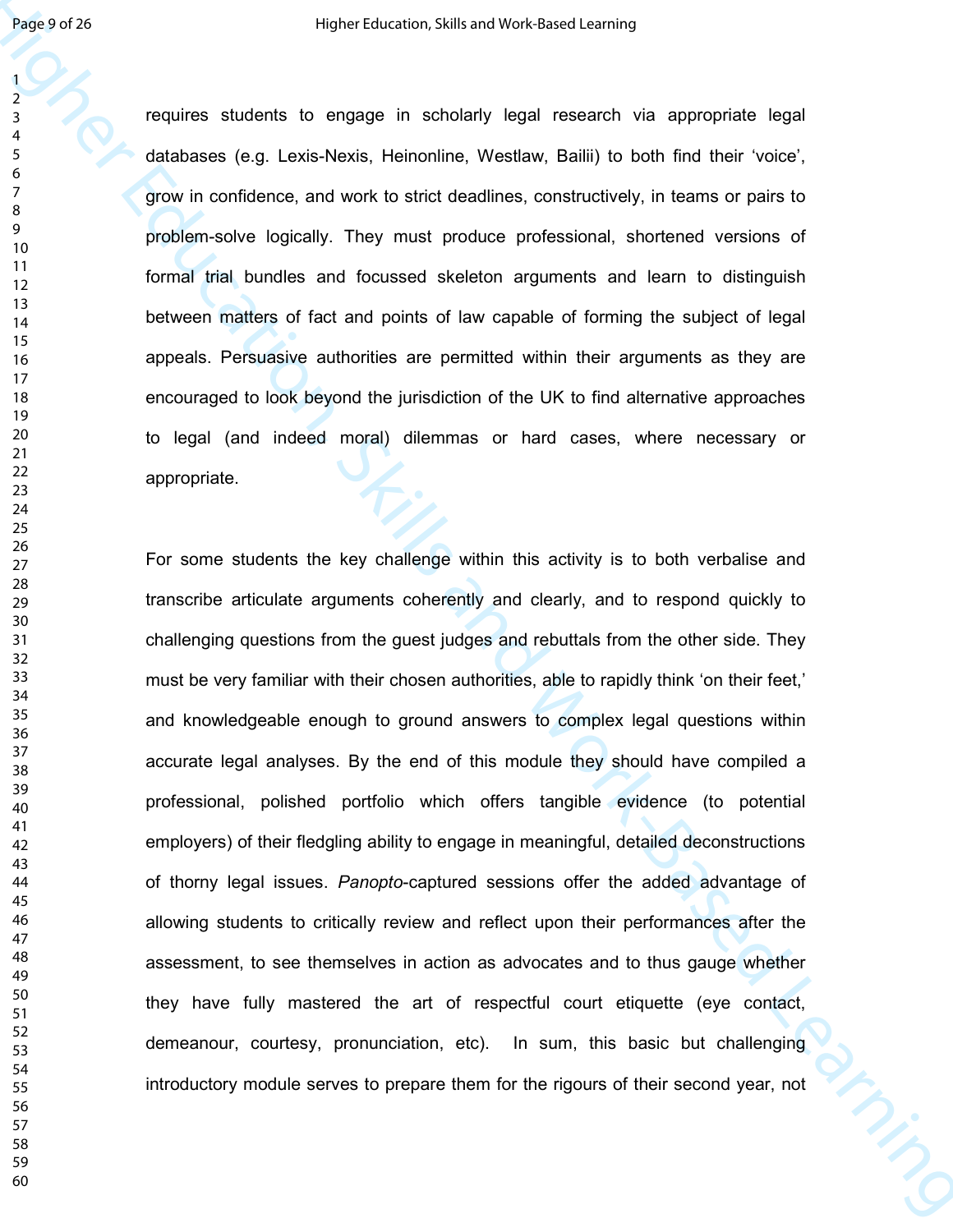least for the intermediary case law-rich module on the pathway to professionalism,

*Advanced Lawyers' Skills*.

### **ii. Ethics, Advocacy, and (Legal) Opinions**

*'The challenge for scholarship is to build the bridges that can make the reality of home's meanings count where it matters most: in the governance of the real issues and challenges.'* (Fox-O'Mahony, 2013: 158)

Higher Education Sells and Mois Education Sells and Mois Education (and the selfs and the selfs and the selfs and the selfs and the selfs and the selfs and the selfs and the selfs and the selfs and the selfs and the selfs The second-year, 12-week module (*Advanced Lawyers' Skills*) opens with a conceptual study of Legal Ethics: students have just over two weeks to produce a 1500–word analytical essay on the topic, both in terms of classical and modern theories and applied examples drawn for example from the files of the Solicitors' Disciplinary Tribunal database.<sup>xi</sup> They are required to look beyond the basic text books and to refer instead to critical works on the subject, as contained in the more challenging academic law journals (e.g. *The Modern Law Review, Law Quarterly Review).* Case law involving unethical behaviours (e.g. breaches of confidence, conflicts of interest, data-handling) is discussed in some detail, so that students are able to tie the various theories of ethical behaviour to the serious, far-reaching consequences of breaching prescribed ethical codes of conduct. The legal ethics essay serves therefore not just as an introduction to the notion of legal professionalism but also as a sort of warning: advocates must be mindful of how unethical policies and practices can ruin careers, and easily damage the reputation of the profession which they have chosen to join. As Herring (2014:106) notes however, the teaching of legal ethics is often far from straightforward: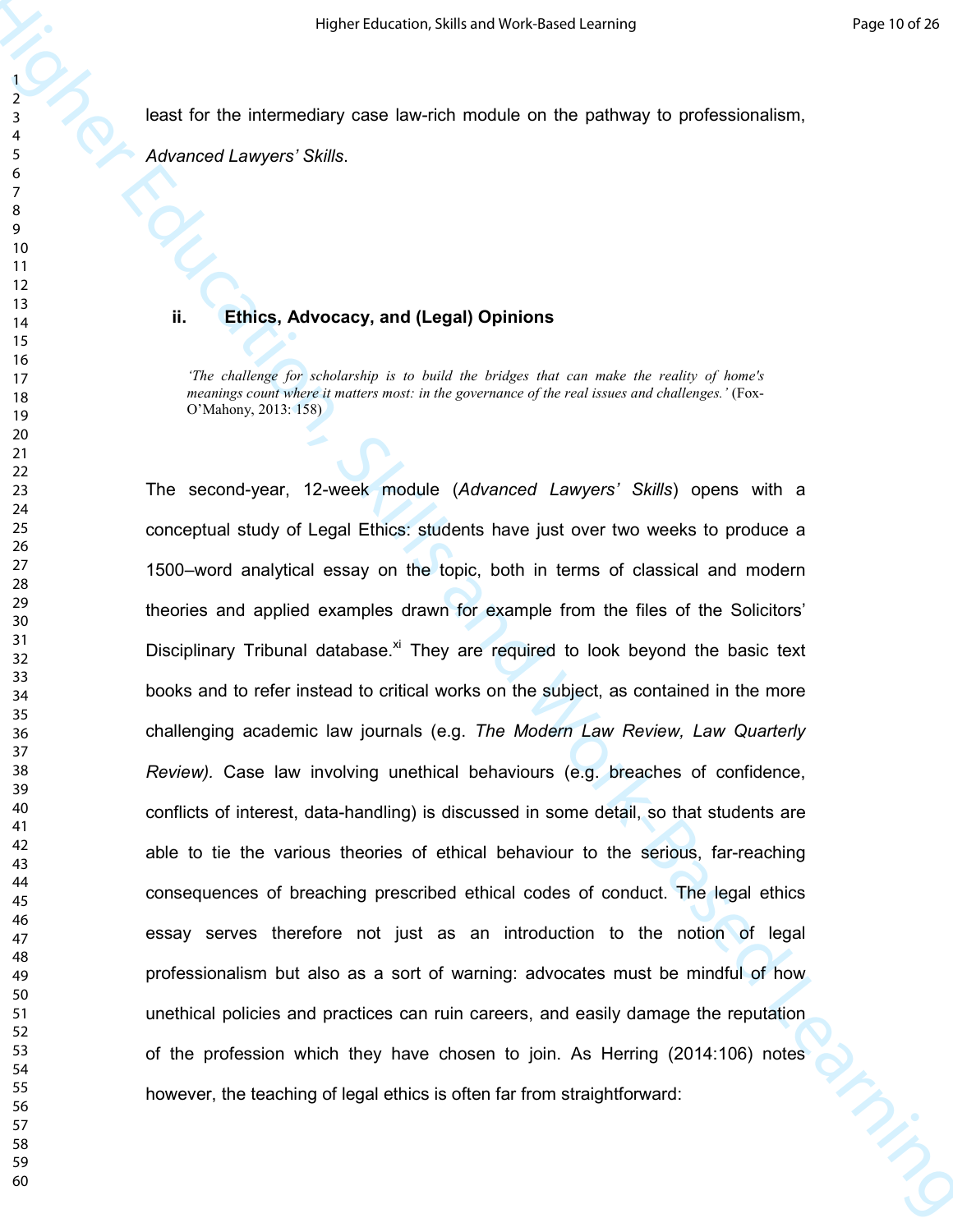'The issue here is to ensure that students realise that the rules on lawyers' ethics are not meant to supplant the basic principles of behaving properly. A study of ethics should not rob someone of ethical common sense.'

Health of 20<br>
Higher Education Control is to ensure that attuaches track is can be controlled by the controlled Certification<br>
The season here is to ensure that attuaches the filler and the number of<br>  $\frac{1}{2}$ <br>
A sharely By requiring students to look in detail at academic authority beyond that of the basic, introductory texts of year one, they are being challenged to think about the conceptually discrete natures of law, morality, and justice, particularly in terms of often ambiguous or conflicting legal and socio-cultural norms. They are given little time to 'recover' from the first portfolio task (the essay is due in the third week of the semester) as they must attempt to display practical lawyering skills in week 4, when they must role-play as clients and legal advisors. By taking clear, coherent attendance notes and instructions from 'challenging' clients (who present at a 'mock interview' to seek legal advice on difficult social issues) students must quickly gain and demonstrate the skills needed to show compassion for troubled, perhaps very vulnerable people. Examples of 'clients' have included elderly, anxious, hearingimpaired, learning-disabled, illiterate, confused, or non-English speaking persons (generally 'played' with varying degrees of enthusiasm by law or drama students).

Their roles and queries (allocated and provided by the tutor, respectively) are based on recent cases involving challenging human rights issues for example on health and social care, housing, contested adoption or social welfare. The key themes are vulnerability, non-discrimination, human dignity, and the overarching need for ethical conduct on the part of advocates, who must behave in a highly professional manner in the face of problematic client behaviours (i.e. tearfulness, silence, anger, anxiety,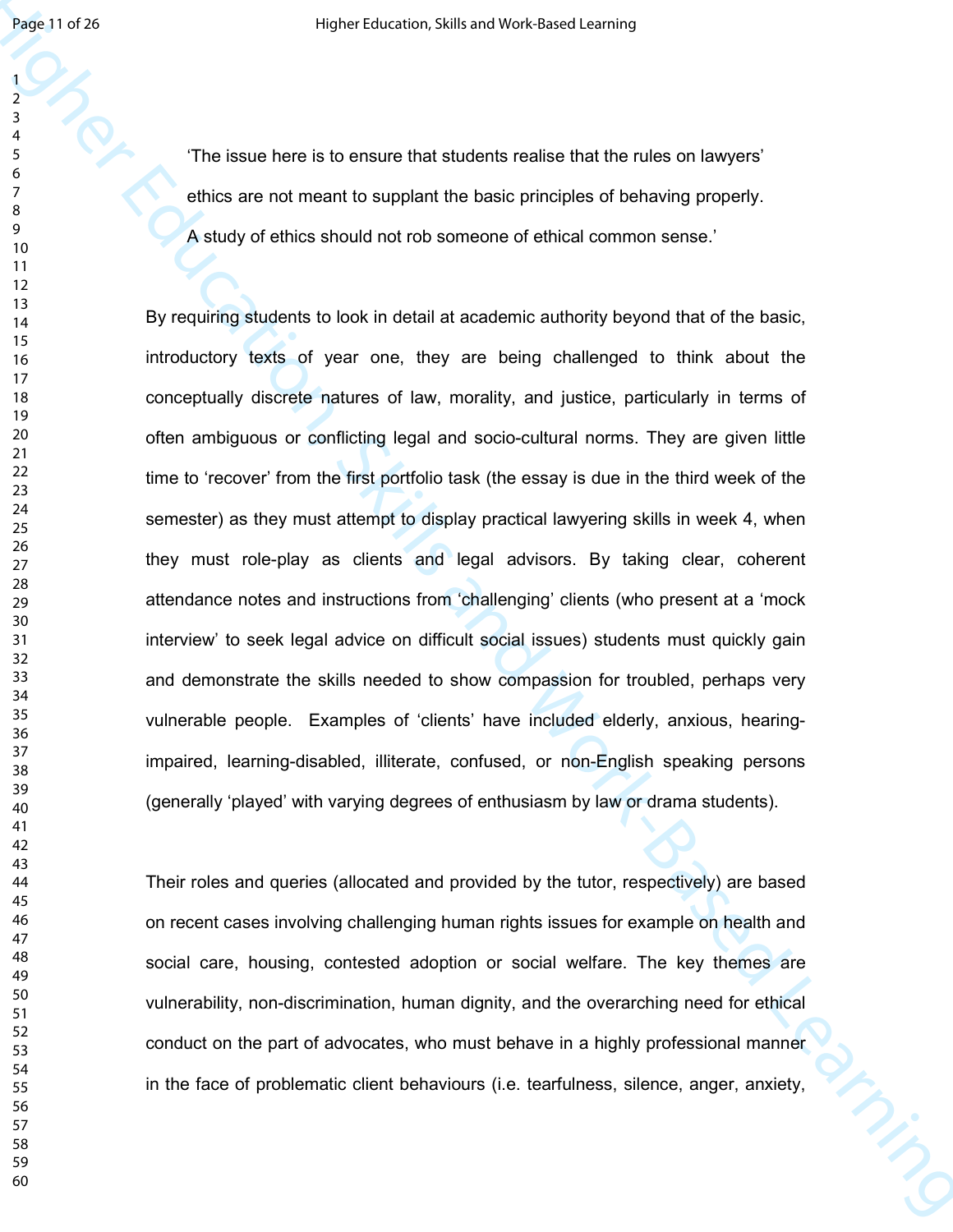confusion, or a downright refusal to accept legal advice). This workplace-simulating activity is grounded in the acknowledgement that practising lawyers must cultivate and display such key skills as empathy, compassion, patience, and a measure of open-mindedness. Often, the students tasked with taking attendance notes are surprised that they are likely to encounter such 'difficult' clients, with potentially nonjusticiable socio-legal issues, in 'real life.'

Higher telescore, Sells and Model English control and the sells and Model China and Society and the Society of Brown and Society is growing and the sells are engangly, concession, patternies and a measure of and display su Although these sessions tend to be lively, engaging, and eye-opening, they do also throw into sharp relief the changing nature of modern legal practice, where factors such as austerity measures, finite resources and an ever-shrinking legal aid budget have added to the pressures on young advocates. Having adequate access to justice (via advice or representation) is no longer, it seems, an automatic feature of modern legal systems, especially in times of economic recession or political upheavals (such as that of the UK in the wake of the 'Brexit' referendum). And yet, some students who might have previously expressed a firm desire to only work within lucrative corporate or commercial fields will display curiosity over the role and work of NGOs, Citizens' Advice Bureaux or welfare rights centres. They are able at least to appreciate that the notions of ethical behaviours, fairness, good governance and social justice must be fully explored and understood by those seeking to make a career in the business or financial sectors.

The second portfolio task therefore ties directly to this role play session: students must carry out fairly advanced legal research into (and present their findings upon) the legal problems that they their 'clients' have presented with. These problem scenarios are based upon cases that have recently been heard before the domestic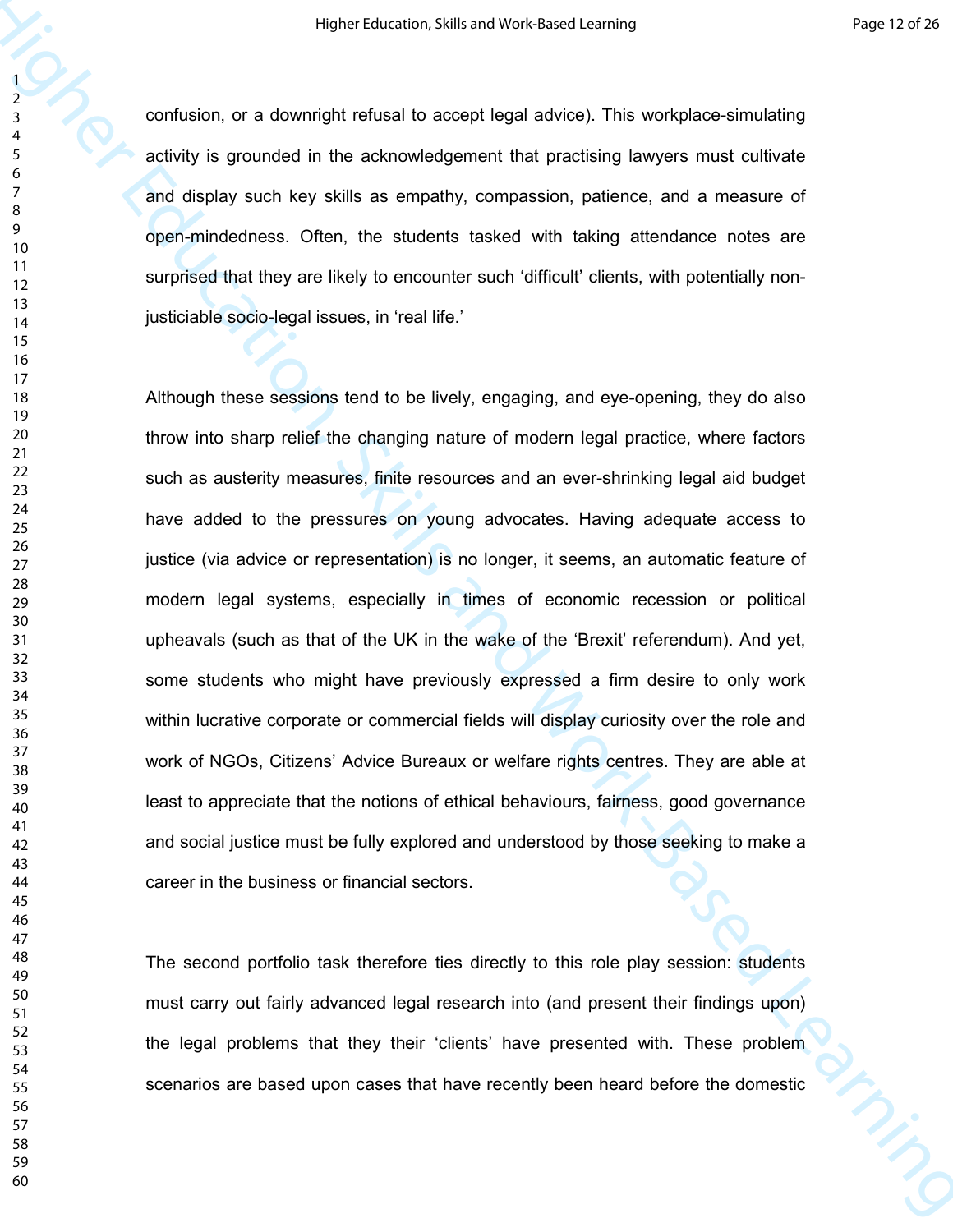Healt Baral May 19 How there one of the behavior section, but all involve compare<br>
A courts. They are exercised as the levels of internal methods section, but all involve complex<br>
elements of human inglis law, corresting courts. They are examined more fully in the following section, but all involve complex elements of human rights law, domestic and international. Again, some students are often quite shocked at the levels of hardship facing vulnerable clients within this jurisdiction. Their oral presentations (group work-based, with group work itself often becoming a fairly challenging task in terms of having students team-work together successfully, professionally and equitably, to strict deadlines) must be logical, clear and sufficiently detailed, and also avoid the pitfalls of simply reading out printed material from a prepared script or power point slide. A peer-led question and answer session follows, so that presenters must be fully cognisant of their arguments and able to back these up by citing properly referenced, valid legal authorities in a formal bibliography (i.e. case law, statute, academic opinion as contained in relevant, recent journal articles and seminal texts). A concise letter of advice for the client must also be produced, in clear but authoritative terms, again citing relevant legal principles.

The third (and, arguably, the most challenging) portfolio task is the moot. As Hill (2009:3) explains, a moot is 'a simulation or mock version of a hypothetical case in one of the appellate courts.' Students are required to produce a strictly deadlined, formal skeleton argument and fully annotated trial bundle of legal authorities, to support their oral legal submissions. Guest judges provide detailed feedback, and final year LLB students (with experience of having competed in national competitions) attend to offer full and frank peer review. Moot problems are based upon the client care scenarios which were seen in task 2: now, however the cases have moved on either to the Court of Appeal or Supreme Court stage, to focus upon narrow areas of law and judicial interpretations of them (rather than the facts, or the procedural aspects of High Court Judicial Review). Formalities (e.g. court etiquette)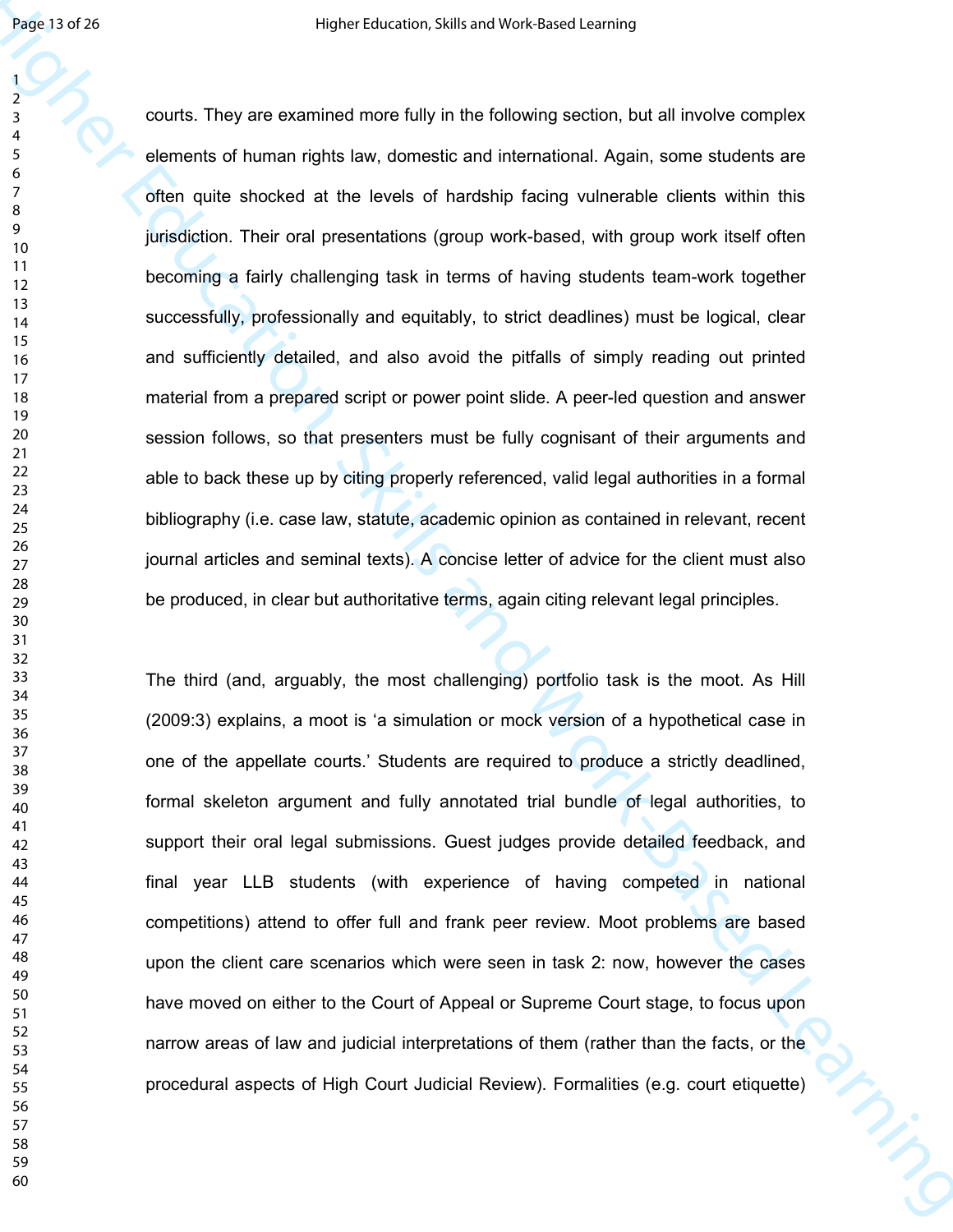are strictly observed to mirror the realities and rigours of practice: students must also furnish the other side with their skeleton arguments and authorities 48 hours before the Moot, which often means emailing the tutor and the opposing team and submitting work online over the weekend.

Higher telescore, Sells and Most Excelse Learning<br>
The and the property conserved to mimorithic realities and rigous of presidice students must also<br>
time the action solution the realities and rigous of presidice students A week later, students must submit a 1500-word Legal Opinion on the case that they have mooted on, not as Appellants or Respondents but as neutral jurists, deciding whether or not to uphold or dismiss the appeal on the basis of all of the research done. This fourth and final portfolio task requires them to view the problem once again, both as judges and through the eyes of their opponents, and to weigh up and apply the relevant law which was analysed during the Moot. They should, ideally, conduct further research to find useful authorities beyond those which were included within their trial bundles, (and indeed within those submitted by their opponents, pretrial). Persuasive authorities from other jurisdictions, and dissenting and *obiter* judgments are particularly welcome, especially given that the moot problems are chosen to represent difficult 'grey' areas of law and hard cases involving thorny socio-legal rights issues. Questions of non-justiciability often arise, given the nature of the appeals. Finite or scarce state resources tend to further hinder the meaningful realisation of already highly qualified socio-economic 'rights' within the fields of social care, welfare, health or housing law. Decisions grounded in principles of social justice, equality and human dignity may seem beyond the reach of many litigants seeking a meaningful juridical solution or practical legal remedy within these areas.

As Chenwi (2008:137) has argued (in respect of the 'right' to access adequate housing), often 'enforcement is the most vital facet' of the process. Where clients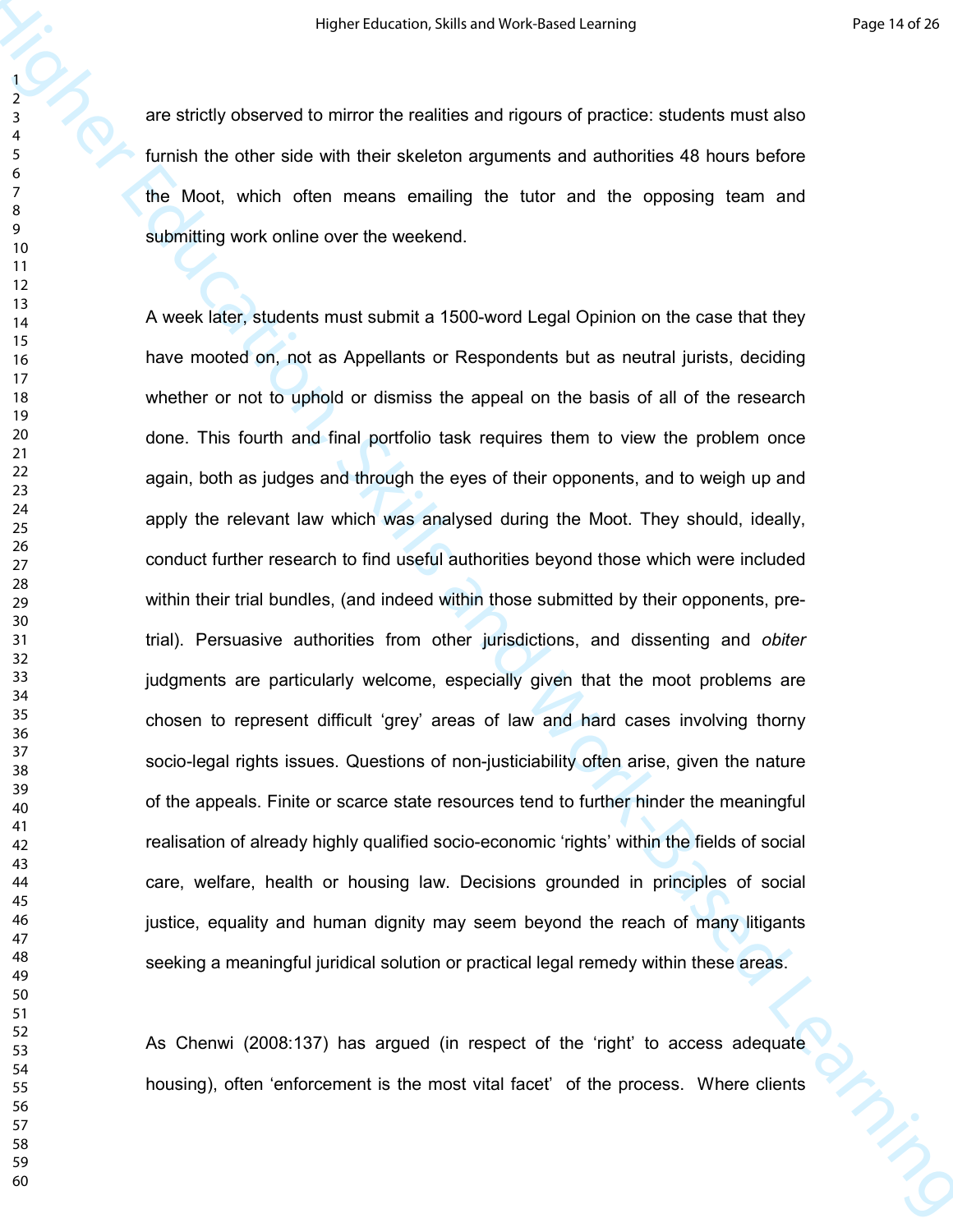are denied access to legal aid, or to free (or indeed reasonably priced) legal advice or representation, it may be argued that the very notion of accessing justice itself becomes an entirely moot point.

**iv. The case law used in** *Advanced Lawyers' Skills***: advising, researching and mooting issues of social justice** 

'...the development of the Global Compact...in its simplest form is the dissemination of *and adherence to good business practices, which encompass principles of human rights, principles of the environment and development, and fundamental principles of rights at work.' (King, 2001:482)* 

Healt Soration and the state of the first of the first control operation of the state of the state of the state of the state of the state of the state of the state of the state of the state of the state of the state of th As the previous section has outlined, the human rights issues with which students must grapple on this intermediary module are not for the faint-hearted: poverty, homelessness, child abuse, gender discrimination, and unmet need (within the areas of social and health care law) are but some examples of the topics they are expected to very quickly become familiar with. In doing so, students are engaging directly with goals 1, 5 and 16 of The UN's Sustainable Development Goals, which seek respectively to eradicate poverty (1), achieve gender equality (5), and 'promote peaceful, inclusive societies and accountable institutions'  $(16)$ <sup>xii</sup> As King (2001: 482) has noted, the principles seek to underpin 'the protection of human rights...[and] elimination of discrimination.' That many of the rights issues within the module's reading list and case law seem to be often almost entirely non-justiciable is, unfortunately, perhaps the most significant lesson to be learnt from this exercise. xiii

Access to health and social care services is a particularly relevant example. As Miller (2015) has argued, the very notion of a right to human dignity is perhaps essentially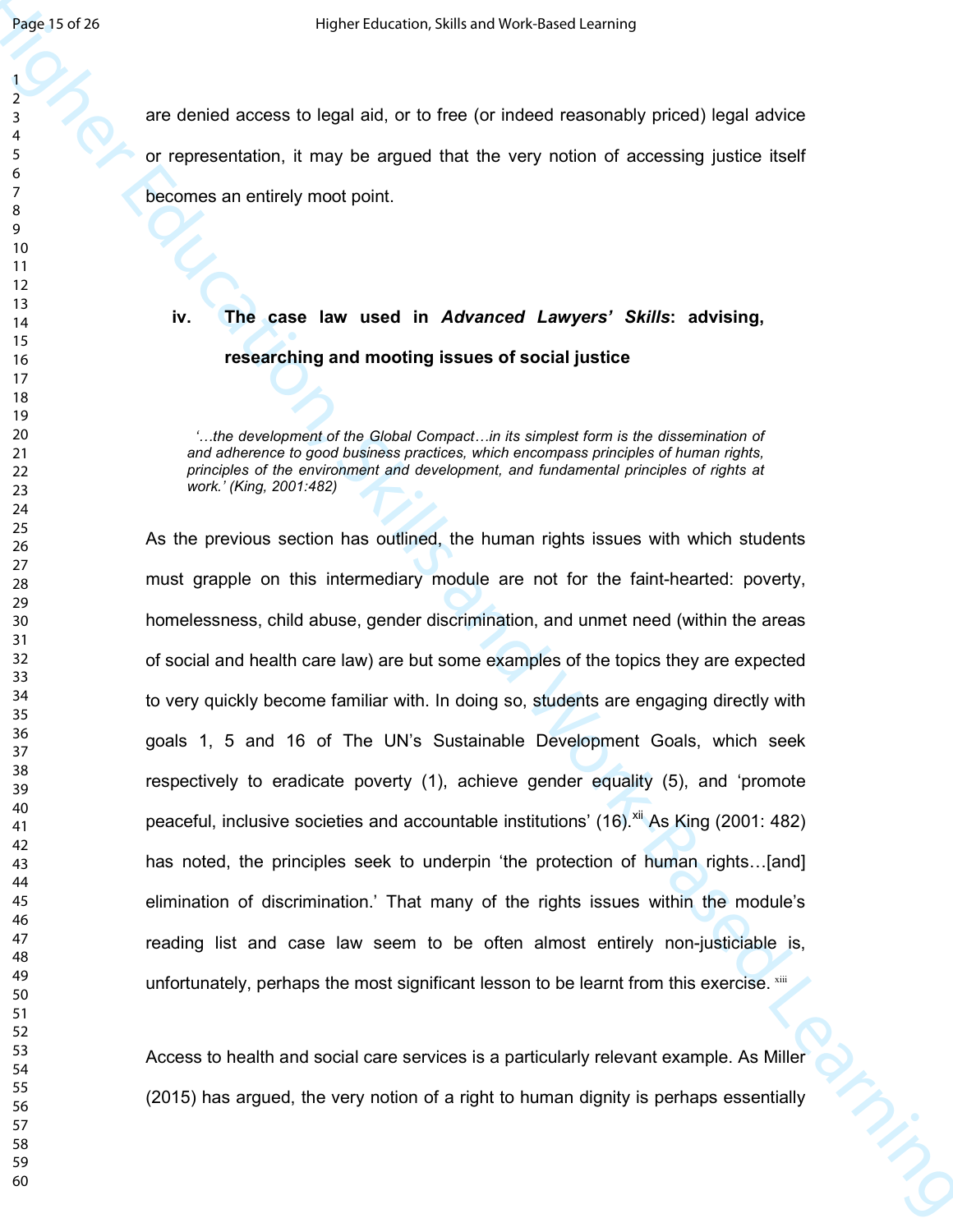now being 'rationed' within the UK, due to the ongoing austerity measures affecting the NHS (and indeed access to Legal Aid and legal advice). As Callahan (2012: 12) has further observed, previously covert policies of austere regulation have now become blatantly overt with the rights and needs of elderly persons often overlooked (Newdick, 2004, Clough and Brazier, 2014). Case law arising out of austerity measures (for example, on health, social care and housing issues) does however offer useful, if harsh, guidance that is in turn very open to juridical analysis. As Fordham (2013:386) has observed in respect of issues of social justice generally

'Inhuman and degrading treatment is an important baseline. But it is an "on/off switch" focusing on extreme misery, where policy and resources lose any relevance. Social rights have a different virtue.'

Higher telescore, Skills and York Education (Skills and York Education (Skills and Work-Based Learning)<br>
The bigher education of the control of the control of the control of the control of the control of the control of the The jurisprudence is still very well suited to the aims of the *Advanced Lawyers' Skills* module (and indeed of the module pathway) in terms of highlighting the need for practitioners to have and display high levels of empathy, compassion and awareness of basic human rights principles when handling their case load. The difficult case of *McDonald v UK* (2014)<sup>xiv</sup> for example touches upon issues of inhuman and degrading treatment, and the concept of human dignity against a backdrop of scarce and dwindling resources. It has recently been used as the basis for three of the portfolio assessments: a client care role-play scenario, follow-up legal research, and the moot. $x<sup>y</sup>$  The focus of much of the litigation as it made its way through the courts was on procedural rather than substantive rights and there was only limited judicial discussion of the notion of human dignity. As Miller (2015:52) observes, 'in spite of the relationship between health and dignity being clearly acknowledged within the international law on a right to health, there is limited guidance on what dignity means<br>within the jurisprudence on [the right to health as outlined in] Article 12 ICESCR. within the jurisprudence on [the right to health as outlined in] Article 12 ICESCR.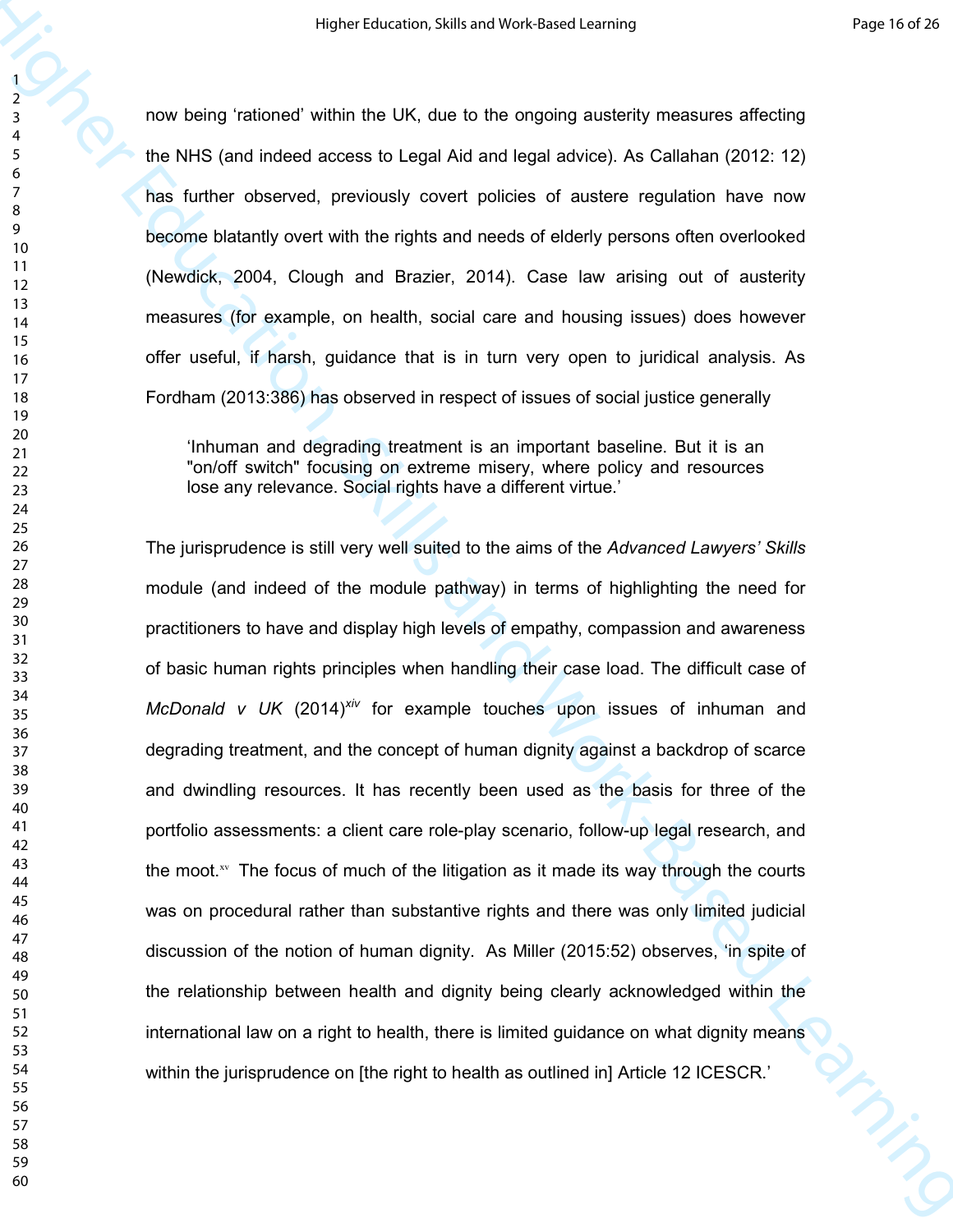Healt of 28<br>
The case still matrix does exidy given that it challenges the saturely does not a<br>  $\frac{1}{2}$ <br>
The case still matrix does exidy given that it challenges the saturely doesnes of a<br>
force authority, on questions The case still merits close study given that it challenges the statutory decisions of a local authority, on questions of need and health rights.<sup>xvi</sup> The local council had a duty here to both assess need and then provide for it adequately, subject to resources. (After a stroke, the claimant had only limited mobility and required help with toileting, which placed her at a heightened risk of falling. Her local authority refused to provide night-time help, providing her instead with incontinence pads.) At the Supreme Court stage, the court confirmed the Court of Appeal's earlier decision that there had been no interference with the plaintiff's Article 8 ECHR rights (i.e. the right to be afforded respect for one's home, family, private life and correspondence) but concluded that even if this had have been the case here, such an interference was entirely capable of being justified in law on the basis of the finite, scarce nature of state resources. <sup>xvii</sup>

 The European Court of Human Rights found subsequently that her Article 8 rights had to a limited extent been interfered with, but again this was not unlawful, nor was it disproportionate given the economic context.<sup>xviii</sup> What was especially significant for the students on this module was the finding that Article 8 ECHR rights were confirmed as capable of giving rise to positive obligations, on the part of signatory states, even though they had not actually done so in the instant case. This was because the local authority's decision had been deemed to have been underpinned by a legitimate aim, namely to promote the economic well-being of the state, and the interests of other care-users. As Miller (2015) observed, the state's decision  $\ldots$  involved issues of general policy which in turn rested upon assessment of priorities 'in the context of the allocation of limited State resources."

The context of the allocation of limited State resources."<br>A similar approach was adopted by the courts in relation to a recent, high-profile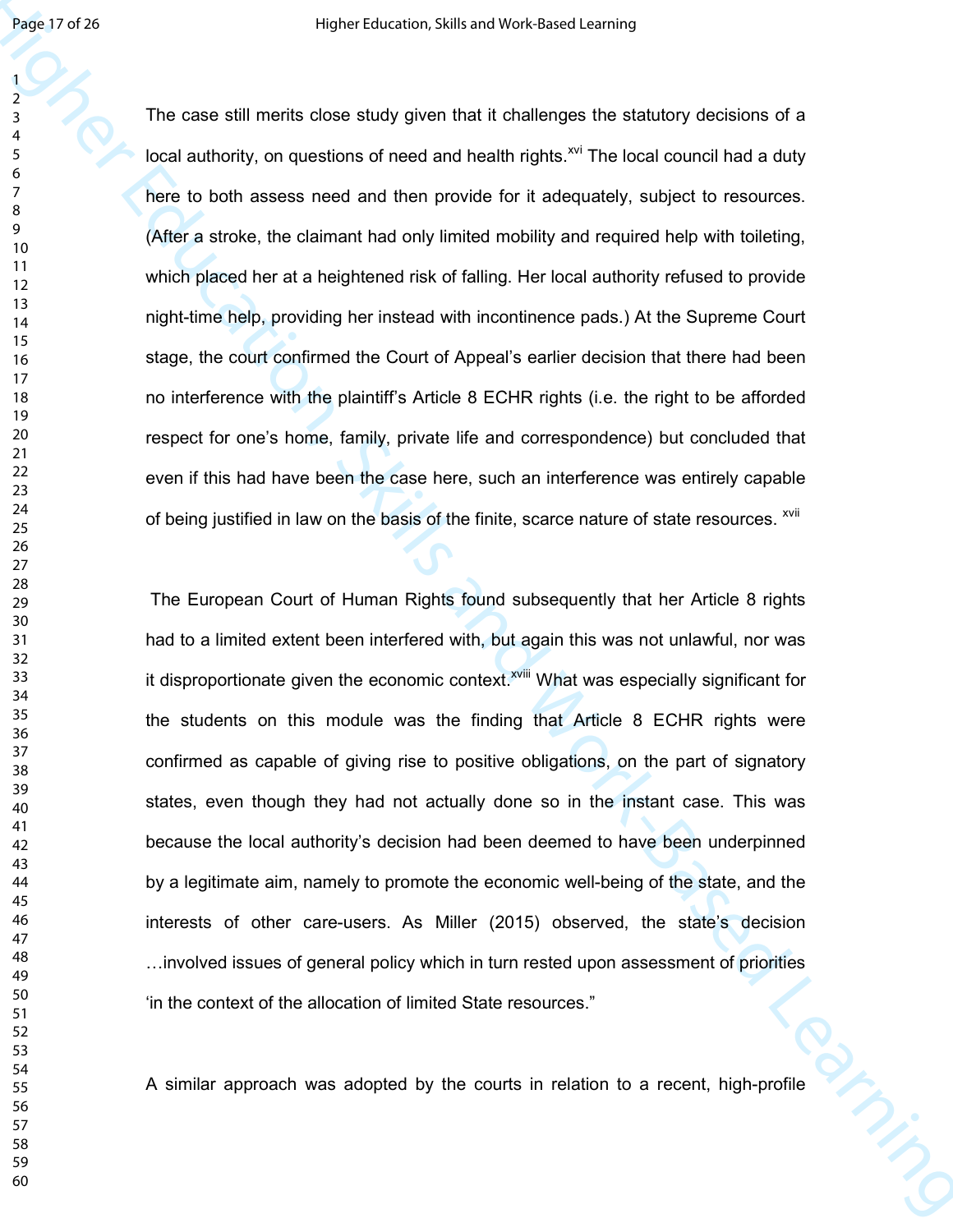Higher telescore, Sells and Most Essex Learning<br>  $\frac{1}{2}$ <br>
State involving beddoom tax(, which was also recently oxplored in this module. In R<br>
(Raubmetody J. SSWP (2014)<sup>m</sup> the High Court if or England and Wates highlig case involving 'bedroom tax,' which was also recently explored in this module. In *R (Rutherford) v SSWP* (2014)<sup>xix</sup> the High Court (for England and Wales) highlighted how ongoing conditions of 'extreme national financial austerity<sup>-xx</sup> required political decision-makers to embrace a culture of 'acute financial stringency.<sup>'xxi</sup> In this case a disabled child was in need of round the clock care by his two carers (his grandparents, who were also themselves disabled). Overnight carers also provided respite, without which it was likely that the child would be placed into residential care. Under the new 'bedroom tax' regulations however, there was a shortfall in the amount of their Housing Benefit: disabled children were unable to automatically claim a payment for the 'spare' bedroom needed for an overnight carer. The issue of reasonably 'justified' discrimination was examined in detail (disabled adults' social welfare claims were dealt with under a different scheme) as was the question of the lawfulness or otherwise of the scheme.  $\frac{1}{x}$  It was found that any flaws in the social welfare scheme needed to be regarded as 'serious flaws' before the discrimination (between adults and children) would be found to be *unreasonable*.<sup>xxiii</sup>

Other factors that have been taken into account by the courts in cases such as this have included the numbers of persons who could potentially be affected, and the apparent likelihood of some claimants seeking to abuse the social welfare system. Ultimately it was held that no substantial detriment had been suffered by the claimants here, although it was noted that the Human Rights Act 1998 does require domestic jurists to look beyond basic interpretations, and take the policy aims of legislators into account. As Nield and Hopkins (2013:431) have argued however, there is often a harshly 'stark logic' to property law: where claimants lack truly justiciable property rights they become more vulnerable, and perhaps even more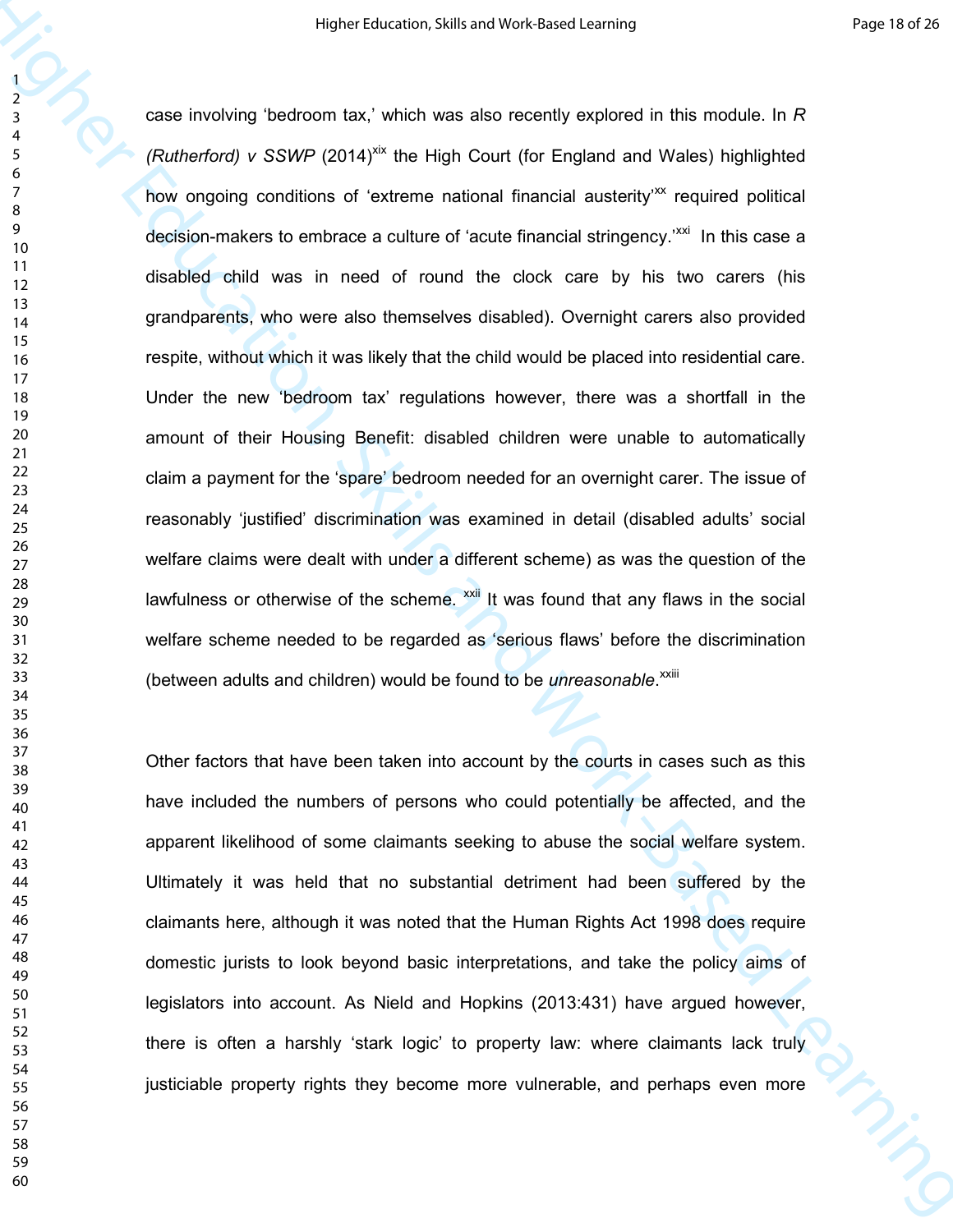Health of the most benefits and Most Learning and Sile and Most Learning and the most control to benefit and the most control of the most control of the most learning the most control of the most control of the most contr 'invisible' to the rest of society. Analysing such difficult issues allows students to seek out and interpret key provisions of human rights law, refer to them in their research presentations, and then rely upon them as valid authorities during moots. Key examples include Article 11 (1) of the International Covenant on Economic, Social and Cultural Rights ('ICESCR') which highlights the need for signatory states to aim to provide 'adequate food, clothing and housing and ... the continuous improvement of living conditions'; Article 2 (1) is often argued in response however, given its qualifying clause on 'maximum available resources' (which ties in well with calls for discretionary, economy-dependent decision-making). ICESCR General Comment 3 (on The Nature of State Parties' Obligations) is also relevant given that students must argue here on the complex issue of adequate housing, via 'a minimum core obligation to ensure the satisfaction of, at the very least, minimum essential levels of each of the rights' contained therein.' xxiv As Fordham (2013: 381) has observed too, that the EU Charter of Fundamental Rights ('CFREU') may yet prove to be highly significant, given its focus upon the growing importance of socio-economic rights: ...access to such basic resources as 'food, shelter and healthcare [are] paradigm examples of social rights...They are not new.'<sup>xxv</sup> And yet, as Hoffman LJ stressed in 2003, in *Matthews v Ministry of Defence*:

'Human rights include the right to a minimum standard of living, without which many of the other rights would be a mockery...they certainly do not include the right to a fair distribution of resources or fair treatment in economic terms – in other words, distributive justice. Of course distributive justice is a good thing but it is not a fundamental right.<sup>' xxvi</sup>

#### **v. Conclusion: Accessing social justice via the pro bono Law Clinic**

*'…an unfair and unkind universe…divergent responses epitomize the North/South divide on development, income disparities, technology transfer, health, the environment, and related problems.'* (King, 2001:485)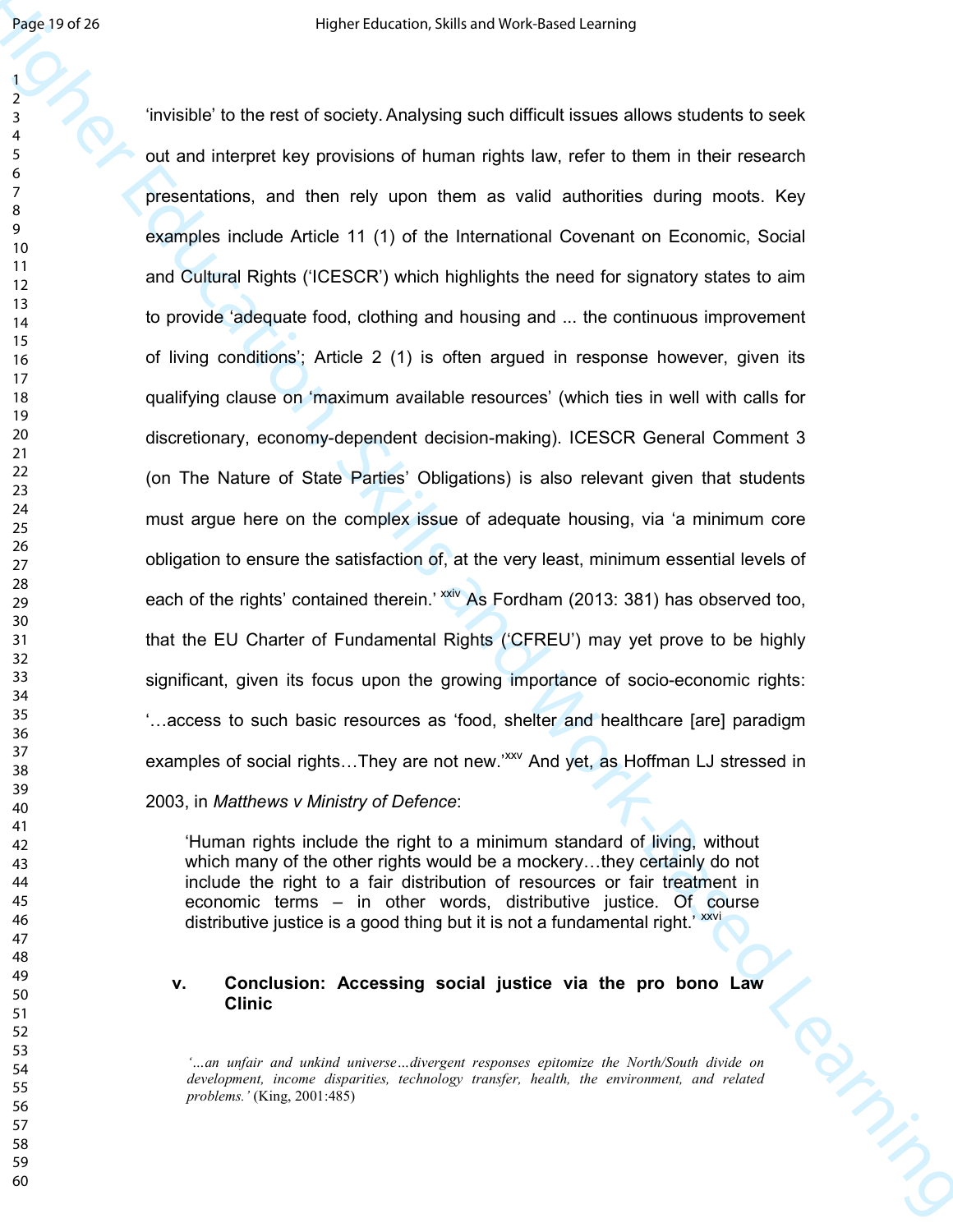Here tsice of skills and Youthout Shills and Youthout Shills and Youthout Shills and Youthout Shills and Youthout Shills and Youthout Shills are continued by the company of the main of the main of the main of the main of It is often the case that 'cycles of poverty ...can only be broken through structural reforms'(Muvingi, 2009:163). Within academia generally, there remains an acute need for a much 'sharper focus upon the notion of the greater, common good' to engender a socially conscious, 'new breed of faculty.' (Muff et al, 2013) xxvii For lawyers, watching the non-enforcement of human rights law in domestic courts can be particularly 'frustrating,' especially where minimum standards and clear rightsthresholds appear absent or ignored (Collingsworth, 2005: 185). Social security issues (health care, welfare benefits, housing) should be seen as having very clear ties to juridical rights: domestic court rooms must be regarded as the protectors of those most at risk of suffering harm. Given also how types of societal injustice and other 'inequalities combine, interact, and are reproduced through interlinked economic, political, and socio-cultural processes,<sup>"XXVIII</sup> the importance of accessing justice at an early stage (not least via pro bono legal advice and assistance) is increasingly key. Lawyers (who often occupy positions of privilege) should aim therefore to be 'not merely visitors, but fully responsible citizens of the communities in which they operate.' (King, 2001: 2)  $x$  In terms of challenging socially unjust norms and policies however, there still also exists a clear, geographically-grounded, cultural

"...divide in solutions to [such] problems: the North advocates human<br>rights, democracy, transparency, responsibilities; the South counters with<br>more aid, trade, and debt forgiveness." rights, democracy, transparency, responsibilities; the South counters with more aid, trade, and debt forgiveness.<sup>'xxx</sup>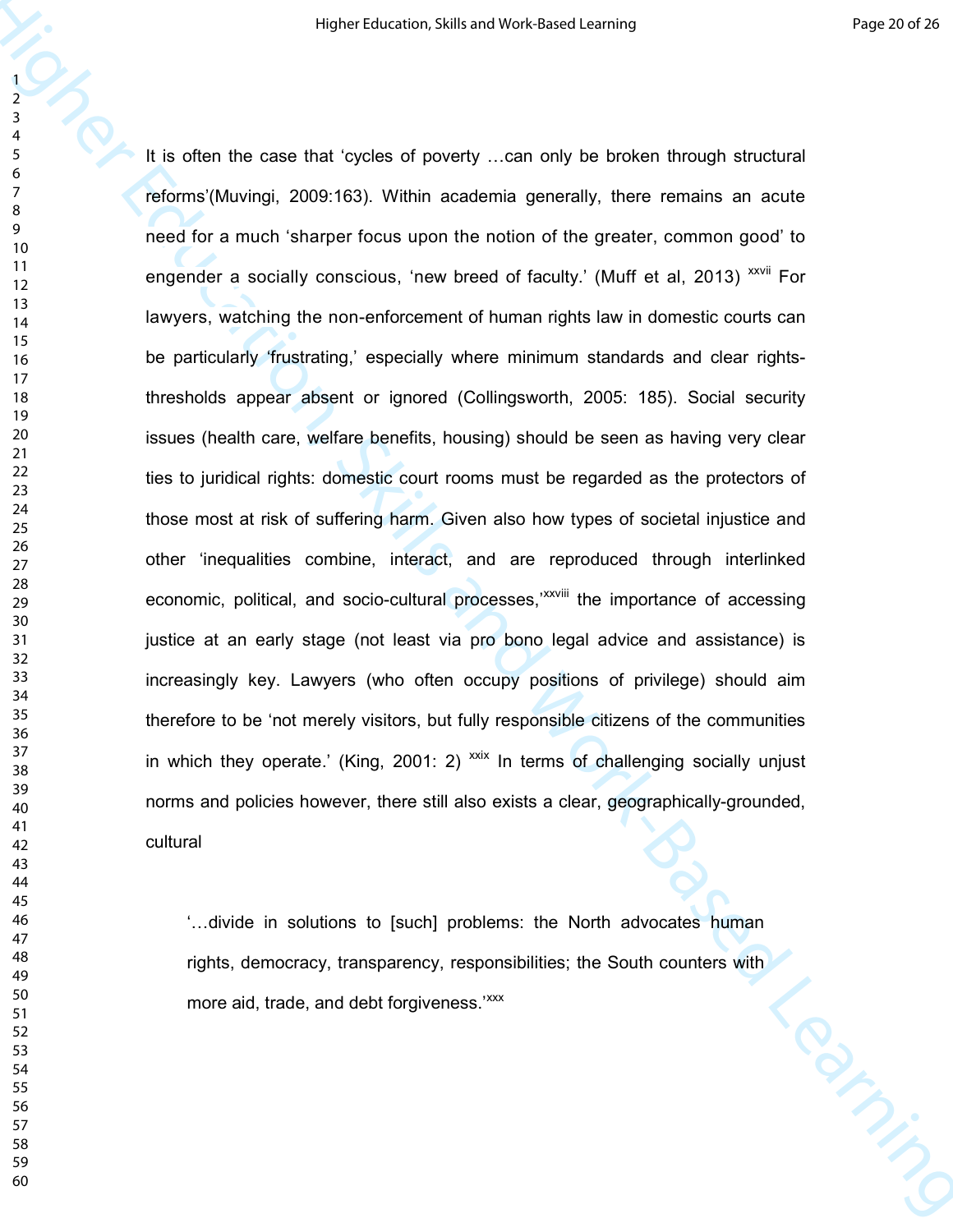Healt at 20<br>
Higher Edward School upon deprivation and industries cannot are stating<br>
This package is foots upon deprivation and industries and develope among various<br>  $\frac{1}{2}$ <br>
This package and Work-Based Learning and Sc This pathway's focus upon deprivation and inequality may be framed as striving particularly for the creation of a meaningful 'public space for dialogue among various participants...show[ing] norms creating processes which generate and develop norms continually' (Shoji, 2015:30). Having students argue intricately constructed points of human rights law on thorny issues of social justice essentially brings them full circle back to the linked notions of ethical behaviours and justice promotion which they encountered at the start of this module pathway. Their practical assessments are designed to reinforce the contention that 'social justice or fairness ... is an ethical concept, grounded in principles of distributive justice' (Braveman and Gruskin, 2003: 254). This ties in well with the argument that,

'Policies and programs which rest primarily on a perception of need and powerlessness subtly reinforce the powerlessness of the recipients who are seen as being given justice rather than as receiving their rights. The recognition of entitlement is in itself an act of empowerment.' (Frankovits, 1996:123)

Significantly, the areas of law which have experienced a substantial reduction in public funding in recent years tend to form the bulk of the cases dealt with here: property and family law issues, child law, contact arrangements, and financial support following family breakdown. Additionally, the majority of clients who have attended for advice at the clinic to date have tended to be female, indicating how the work has the potential to directly address gender inequalities. In sum, by providing pro bono legal advice to members of the public, LLB students are contributing to the alleviation of poverty and discrimination, and raising local awareness of human rights principles. The work of the clinic has the potential also to feed directly into social justice litigation both nationally and locally, and indeed to encourage political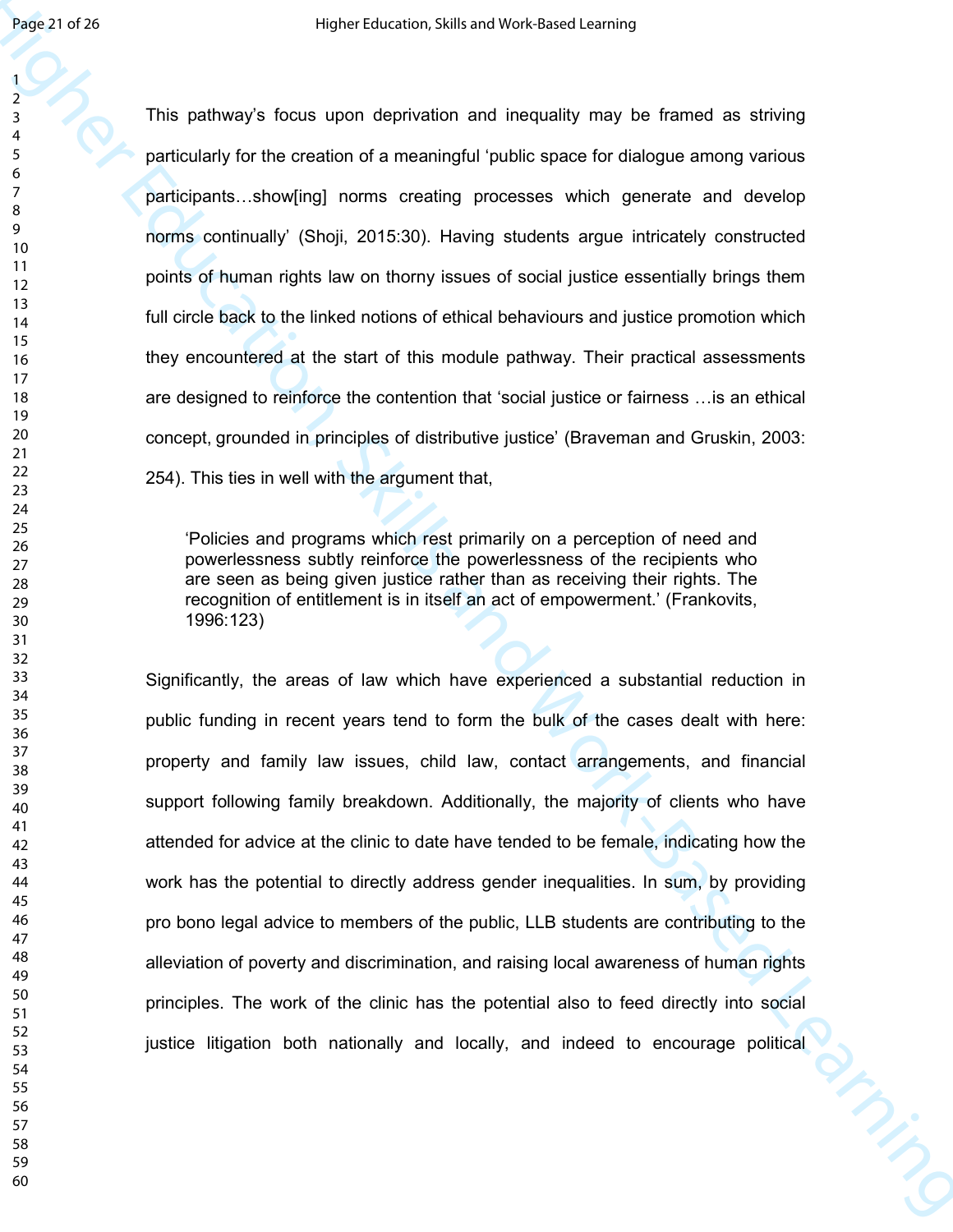lobbying for legislative and policy change. As Luban (2014: 373) has further argued,

such a

'three-cornered conception of rights implicitly brings in law, politics and economics. It envisages institutions to guarantee rights, and to which rights-bearers may tender their demands. It also raises questions of what a 'social guarantee' is, and who should bear the costs of socially guaranteeing rights.'

Here t distinged for the stationer will be added to the stationary of the station of the station of the station of the station of the station of the station of the stationary of the stationary of the stationary of the stat In sum, this pathway raises awareness of the difficulties surrounding ethical business management and client-focussed lawyering, and identifies the barriers that exist in terms of navigating the minefields of social justice (Cirlig, 2016: 229).  $\frac{xx}{x}$  In doing so it prepares and equips LLB students for a career in law that is both mindful and respectful of the principles upon which the PRME and the Global Compact were originally founded. They learn that active lawyering has the capacity to influence legislative reform and policy change, and to interpret legal provisions in a manner which achieves meaningful levels of justice for vulnerable, disenfranchised members of society. Whether through advocacy, political lobbying or by advising their corporate clients of their moral obligations, ethical lawyers will be very well placed to

help achieve the

 $\ldots$  ultimate goal of the social compact  $\ldots$  to enlist multinational corporations in the efforts of governments, multilateral institutions and nongovernmental organizations to advance goals of social and economic development, such as reduction in poverty, enhancements in education, improvements in and access to healthcare, equal access to justice, and the universal engagement of human rights.' (King, 2001: 404)

References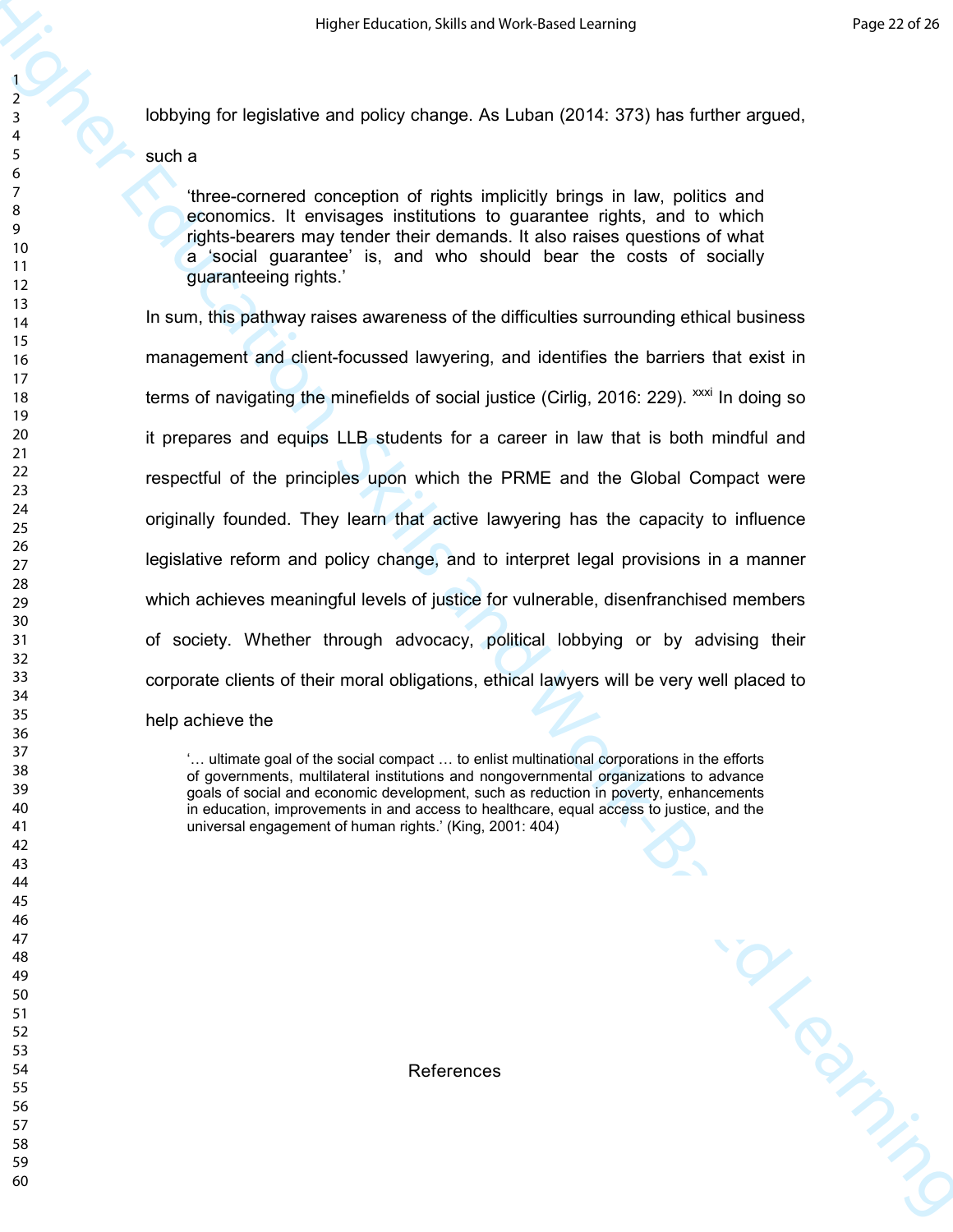Berger-Walliser, G and Shrivastava P (2015)'Beyond Compliance: Sustainable Development, Business, and Proactive Law' 46 *Geo. J. Int'l L*. 417

Braveman P and Gruskin S (2003) 'Theory and Methods: Defining Equity in Health' *Journal of Epidemiology and Community Health* (57) 254

Cai Y (2011) 'Global Clinical Legal Education and International Partnerships: A Chinese Legal Educator 's Perspective' 26 *Md. J. Int'l L*. 159

Callahan D (Spring 2012) 'Must We Ration Health Care for the Elderly?' *Journal of Law Medicine and Ethics*  $10 - 16$ 

Chenwi L (2008) 'Putting Flesh on the Skeleton: South African Judicial Enforcement of the Right to Adequate Housing of Those Subject to Evictions' *Human Rights Law Review* 8 (1) 105-137

Cirlig, R E (2016) 'Business and Human Rights: From Soft Law to Hard Law' 6 *Juridical Trib.* 228-246

 Clough B & Brazier M (2014) 'Never too Old for Health and Human Rights' *Medical Law International*   $14(3):133 - 156$ 

Collingsworth T (2002) 'The Key Human Rights Challenge: Developing Enforcement Mechanisms' *Harvard Human Rights Journal* 15 183

Eraut M (2007) 'Learning from Other People in the Workplace' *Oxford Review of Education* (2007) 33 (4) pp 403-422

Fordham M (2013) 'Social Rights' *Judicial Review* 18(4) 379-387

Fox-O'Mahony L (2013) 'The Meaning Of Home: From Theory To Practice' *IJLBE* 5(2), 156-171

Frankovits A (1996) 'Rejoinder: The Rights Way To Development: A National Human Rights NGO Speaks On Donor Aid' *Food Policy* (21) 123

Glover,D, Law S and Youngman A (2002) 'Graduateness and Employability: Student Perceptions of The Personal Outcomes of University Education' *Research in Post-Compulsory Education* (7) 3 pp 296-306

Gurpur S and Rautdesai R (2014) 'Revisiting Legal education for Human Development: Best Practices in South Asia' *Procedia - Social and Behavioral Sciences* 157 pp 254 – 265

Herring J (2014) '*Legal Ethics'* OUP: London

Hill J (2009) '*A Practical Guide to Mooting'* Palgrave MacMillan: London

Hertel JP and Millis B (2002) '*Using Simulations to Promote Learning in Higher Education: An Introduction'* Stylus Publishing: US

King, B (2001) 'The UN Global Compact: Responsibility for Human Rights, Labor Relations, and the Environment in Developing Nations' 34 *Cornell Int'l L.J*. pp 481 - 486

Luban D (2014) 'Is There a Human Right to a Lawyer?' *Legal Ethics* 17(3) pp 371-381

Meyer, WH and Stefanova B (2001) 'Human Rights, the UN Global Compact, and Global Governance' 34 *Cornell Int'l L.J*. 501

Hosp. 23 of 23<br>
Hosp. 23 of 23<br>
Hosp. 25 of 24 of 24 of 24 of 24 of 24 of 24 of 24 of 24 of 24 of 24 of 24 of 24 of 24 of 24 of 24 of 24 of 24 of 24 of 24 of 24 of 24 of 24 of 24 of 24 of 24 of 24 of 24 of 24 of 24 of 24 Miller J (2015) 'Dignity: A relevant normative value in 'access to health and social care' litigation in the UK?' in Diver A and Miller J (eds) '*Justiciability of Human Rights Law in Domestic Jurisdictions*.' Springer: New York pp 51-70

Muff, K., Dyllick, T., Drewell, M., North, J., Shrivastava, P., and Haertle, J. (2013) '*Management Education For The World: A Vision For Business Schools Serving People And Planet'* Edward Elgar Publishing: UK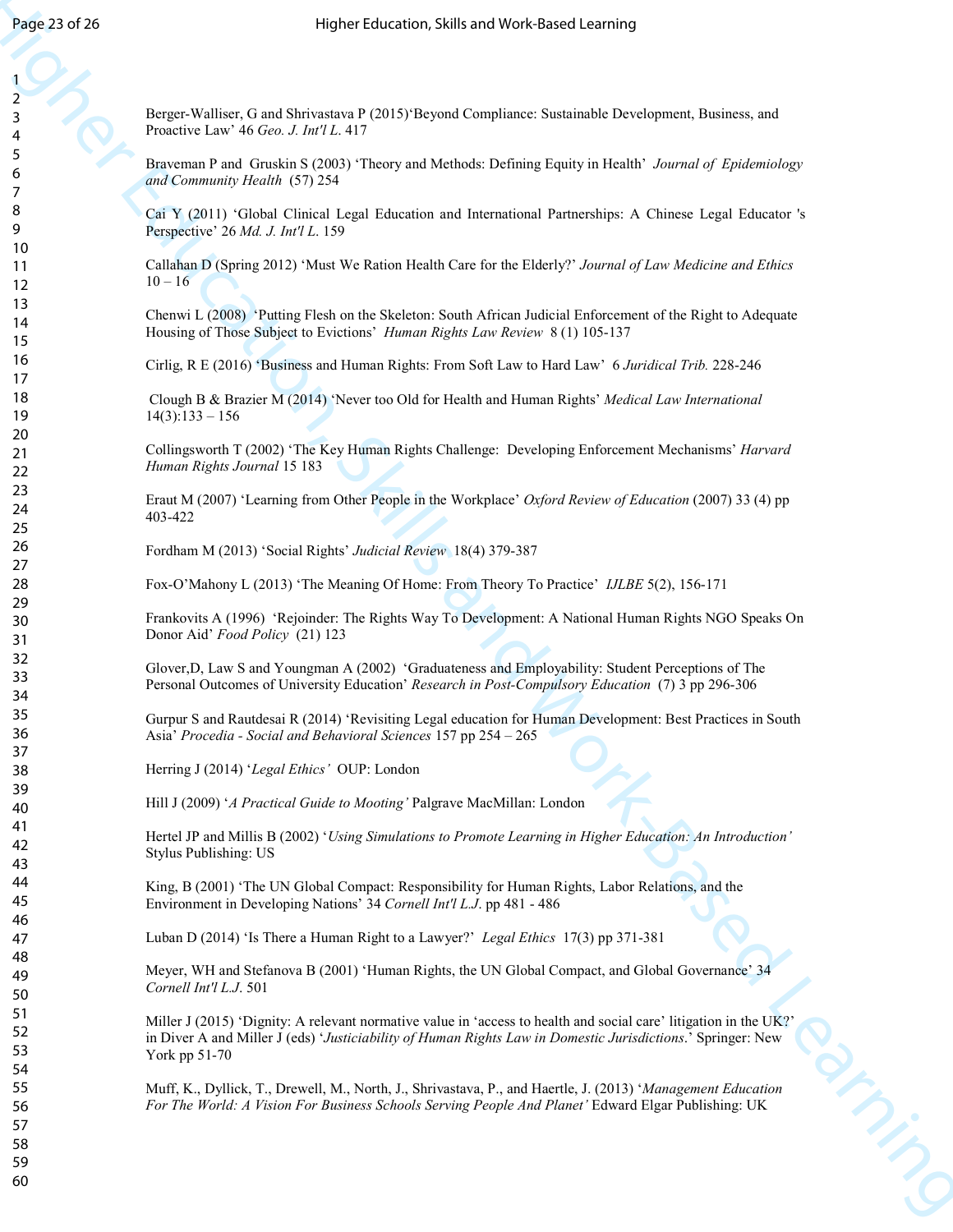Muvingi I (2009) 'Sitting on Powder Kegs: Socioeconomic Rights in Transitional Societies' *The International Journal of Transitional Justice* 3 163-182

Newdick C (2004) '*Who Should we Treat? Rights, Rationing, and Resources in the NHS'.* Oxford University Press: Oxford

Nield S and Hopkins H (2013) 'Human Rights And Mortgage Repossession: Beyond Property Law Using Article 8' *Legal Studies* 33 (3) 431-454

O'Cinneide C (2013) 'Legal Accountability and Social Justice' in Bamforth N. & Leyland P (eds) '*Accountability in the Contemporary Constitution'* Oxford: Oxford University Press pp 385 – 410

Shoji M (2015) 'Global Accountability of Transnational Corporations: The UN Global Compact as a Global Norm' *J. E. Asia & Int'l L.* 8 pp 29-45 p.30

Singh K (2104) *Report of the Special Rapporteur on the right to education* to the Human Rights Council Twenty-third session

 Stutt C, (2015) '*A Strategy for Access to Justice: The Report of Access to Justice (2*)' (https://www.justiceni.gov.uk/consultations/report-access-justice-review, accessed 01.03.18)

Verbos A K and Humphries M T,(2015) Indigenous wisdom and the PRME: inclusion or illusion?" *Journal of Management Development*, (34) (1) pp.90-100

Here is the theoretical technique in the presentation of the theoretical technique in the second of the second of the second of the second of the second of the second of the second of the second of the second of the secon Waddock S *et al.,* (2010) 'The Principles for Responsible Management Education – Where Do We Go from Here? in Fisher *et al* (eds) '*Assessing Business Ethics Education'* Charlotte, NC: Information Age Publishing pp. 13-28

Yorke M (2016) 'The development and initial use of a survey of student 'belongingness', engagement and selfconfidence in UK higher education' *Assessment and Evaluation in Higher Education*. (41) 1 pp. 154-166

*Case Law* 

<u>.</u>

*Daly & Ors, R v Secretary of State for Work and Pensions* [2016] UKSC 58 *M (A Child)* [2018] EWCA Civ 240 (20 February 2018)

*Matthews v Ministry of Defence* [2003] UKHL 4

*Mc Donald v UK* 4241/12 (2014) 60 E.H.R.R. 1

R (On the Application of McDonald) v Royal Borough of Chelsea and Kensington <sup>[2011]</sup> UKSC 33

R *(On the Application of McDonald) v Royal Borough of Chelsea and Kensington* (2010) EWCA 1109

R *(On the Application of McDonald) v Royal Borough of Chelsea and Kensington* (2009) EWHC 1582 (Admin)

*R (Rutherford) v SSWP* [2014] EWHC 1631 (Admin)

*Re M (Children)* [2017] EWCA Civ 2164

*Rutherford and others -v- Secretary of State for Work & Pensions* and *A -v- Secretary of State for Work & Pensions* [2016] EWCA CIV 29

*The Secretary of State for Work and Pensions v Carmichael & Anor* [2018] EWCA Civ 548

<sup>&</sup>lt;sup>i</sup> See Principle One, available at http://unprme.org/the-6-principles/index.php (accessed 12.03.18) See further http://www.unprme.org/about-prme/the-six-principles.php and

https://www.unglobalcompact.org/library/319 (accessed 01.03.18)

See https://www.gov.uk/government/statistics/english-indices-of-deprivation-2015 (accessed 17.03.18)

iii See https://www.tuc.org.uk/sites/default/files/North%20West%20Final%20Report\_2.pdf; https://www.theguardian.com/society/2015/jan/01/austerity-cuts-2015-12-billion-britain-protest; http://www.independent.co.uk/news/uk/home-news/north-of-england-northern-powerhouse-george-osborne-

cultural-wasteland-museums-are-hit-by-austerity-a6926321.html (accessed 18.03.18)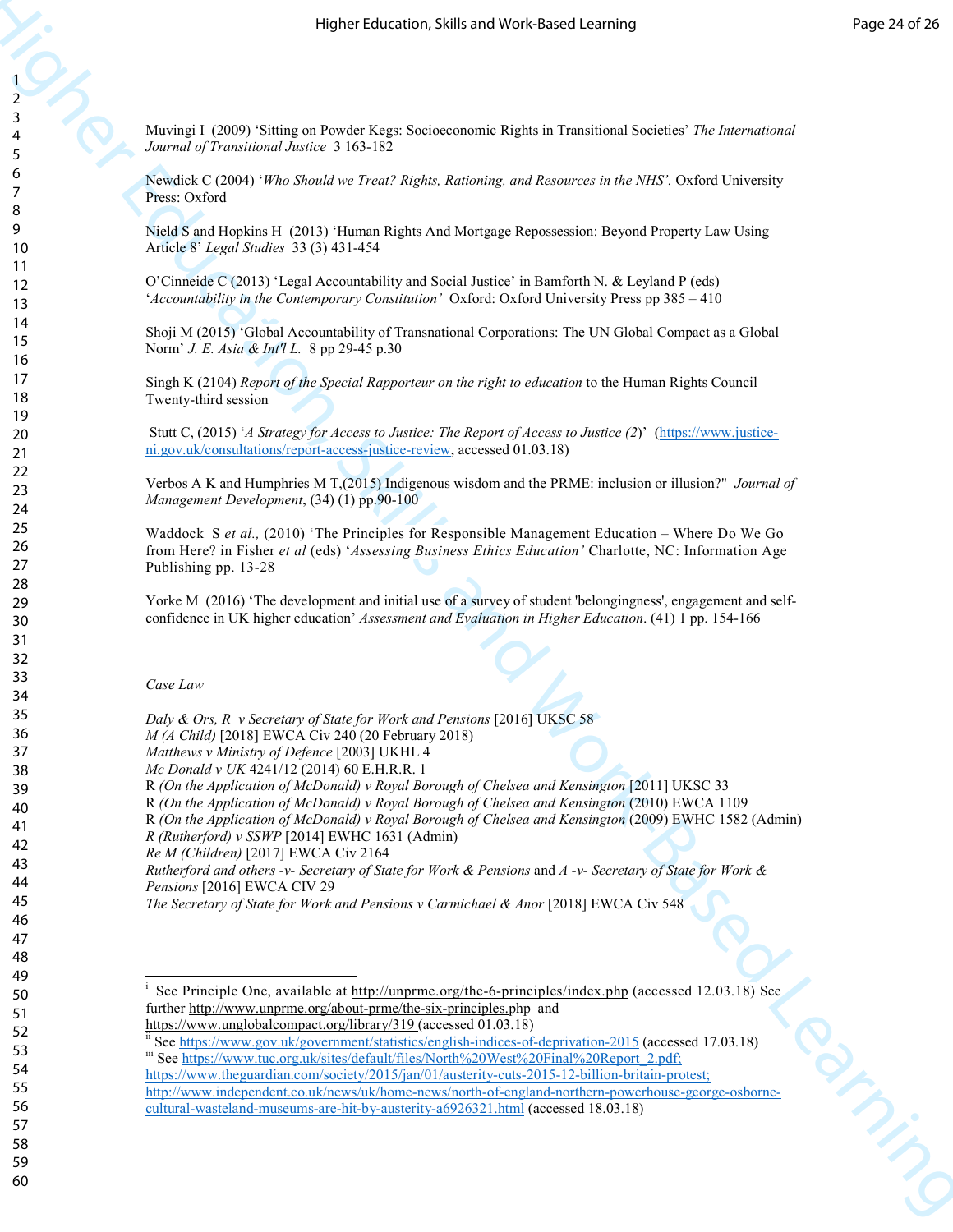| Page 25 of 26                | Higher Education, Skills and Work-Based Learning                                                                                                                                                                                           |  |
|------------------------------|--------------------------------------------------------------------------------------------------------------------------------------------------------------------------------------------------------------------------------------------|--|
|                              |                                                                                                                                                                                                                                            |  |
| $\overline{a}$               |                                                                                                                                                                                                                                            |  |
| $\overline{\mathbf{3}}$<br>4 | <sup>iv</sup> See for example Re M (Children) [2017] EWCA Civ 2164, where a transgender (male to female) father                                                                                                                            |  |
| 5                            | appealed the High Court's decision to prevent her having contact with her children.<br>See further Stutt C, 'A Strategy for Access to Justice: The Report of Access to Justice (2)' (Sept. 2015)                                           |  |
| 6<br>7                       | (available https://www.justice-ni.gov.uk/sites/default/files/consultations/doj/access-to-justice-review-                                                                                                                                   |  |
| 8                            | consultation.pdf accessed 01.03.18.)<br>See for example The Secretary of State for Work And Pensions v Carmichael & Anor [2018] EWCA Civ 548                                                                                               |  |
| 9<br>10                      | (20 March 2018) on 'bedroom tax'.<br><sup>vii</sup> See for example <i>M (A Child)</i> [2018] EWCA Civ 240 (20 February 2018) on significant harm.                                                                                         |  |
| 11                           | viii https://research.legalservicesboard.org.uk/wp-                                                                                                                                                                                        |  |
| 12                           | content/media/access to justice measurement lsrc conference sept 2012.pdf (accessed 19.03.18)<br>ix See further http://www.sra.org.uk/solicitors/handbook/code/content.page (accessed 20.03.18) See also the                               |  |
| 13<br>14                     | Law Society (England & Wales) on how ethics clearly also 'involves making a commitment to acting with                                                                                                                                      |  |
| 15                           | integrity and honesty in accordance with widely recognised moral principles.' (available<br>http://www.lawsociety.org.uk/support-services/ethics/ accessed 25.03.18)                                                                       |  |
| 16<br>17                     | <sup>x</sup> See further https://www.barstandardsboard.org.uk/regulatory-requirements/bsb-handbook/ (accessed 20.03.18)<br>xi http://www.solicitorstribunal.org.uk/ (accessed 22.03.18)                                                    |  |
| 18                           | xii See further http://www.un.org/sustainabledevelopment/sustainable-development-goals/ (accessed 01.02.18)                                                                                                                                |  |
| 19<br>20                     | <sup>xiii</sup> See further K Singh. Report of the Special Rapporteur on the right to education to the Human Rights Council<br>(2014) Twenty-third session, Agenda item 3: Promotion and protection of all human rights, civil, political, |  |
| 21                           | economic, social and cultural rights, including the right to development (available at:                                                                                                                                                    |  |
| 22                           | http://www.ohchr.org/Documents/HRBodies/HRCouncil/RegularSession/Session23/A.HRC.23.35 en.pdf<br>accessed 16.03.18) on the various challenges facing justiciability of such rights and on how these are                                    |  |
| 23<br>24                     | particularly problematic for many disadvantaged groups, not least in relation to the inability to initiate legal                                                                                                                           |  |
| 25                           | proceedings. (para 74)<br><sup>xiv</sup> Mc Donald v UK 4241/12 (2014) 60 E.H.R.R. 1                                                                                                                                                       |  |
| 26<br>27                     | R (On the Application of McDonald) v Royal Borough of Chelsea and Kensington [2011] UKSC 33; R (On                                                                                                                                         |  |
| 28                           | the Application of McDonald) v Royal Borough of Chelsea and Kensington (2010) EWCA 1109; R (On the<br>Application of McDonald) v Royal Borough of Chelsea and Kensington (2009) EWHC 1582 (Admin).                                         |  |
| 29                           | The National Health Service and Community Care Act (2009): The National Assistance Act (1948); The<br>Chronically Sick and Disabled Persons Act (1947) and The Local Authority Social Services Act (1970). At the                          |  |
| 30<br>31                     | Supreme Court stage, there were four issues raised: whether care plan reviews were a reassessment of needs,                                                                                                                                |  |
| 32                           | whether due regard had been afforded to the nature of disabled persons' needs (under statute) and whether any<br>rights arising under Article 8 of the European Convention on Human Rights (ECHR) had been unlawfully                      |  |
| 33<br>34                     | interfered with.                                                                                                                                                                                                                           |  |
| 35                           | <sup>xvii</sup> Under Article 8 (2) ECHR. See however Lady Hale's sole Dissenting Opinion.<br><sup>xviii</sup> McDonald V UK (2014) at para 59. A violation was found to have occurred from November $21st 2008$ to                        |  |
| 36                           | November 2009: within that time period, care was not provided in accordance with the social care needs                                                                                                                                     |  |
| 37<br>38                     | assessment that had been made.<br>$X$ <sup>xix</sup> R (Rutherford) v SSWP [2014] EWHC 1631 (Admin)                                                                                                                                        |  |
| 39                           | <sup>xx</sup> Supra at para 61<br><sup>xxi</sup> Supra at para 4. The term 'bedroom tax' was described here as 'a colloquialism' and the $MA$ case was praised                                                                             |  |
| 40<br>41                     | for its careful detailing of the 'political and legislative background' which had led to the need for welfare                                                                                                                              |  |
| 42                           | reform.<br><sup>xxii</sup> Supra at para 35. Dyson MR had stressed that 'the effect of the 2012 Regulations (as amended) in                                                                                                                |  |
| 43                           | conjunction with the DHP scheme on the position of disabled persons was well understood by Parliament."                                                                                                                                    |  |
| 44<br>45                     | <sup>xxiii</sup> See however the subsequent appeals: Rutherford and others -v- Secretary of State for Work & Pensions and<br>A -v- Secretary of State for Work & Pensions [2016] EWCA CIV 29; Daly & Ors, R v Secretary of State for       |  |
| 46                           | Work and Pensions [2016] UKSC 58 (9                                                                                                                                                                                                        |  |
| 47<br>48                     | xxiv (5th session, 1990) 'any significant number of individuals is deprived of essential foodstuffs, of essential<br>primary health care, of basic shelter and housing[the state] is, prima facie, failing to discharge its obligations    |  |
| 49                           | under the Covenant.' Available http://www.bayefsky.com/themes/adequate_general_general-comments.pdf<br>accessed 21.03.15. See also General Comment 4: The Right to Adequate Housing (1991)                                                 |  |
| 50<br>51                     | xxv As Article 34(3) CFREU states; 'In order to combat social exclusion and poverty, the Union recognises and                                                                                                                              |  |
| 52                           | respects the right to social and housing assistance so as to ensure a decent existence for all those who lack<br>sufficient resources, in accordance with the rules laid down by Community law and national laws and practices.'           |  |
| 53                           | xxvi Matthews v Ministry of Defence [2003] UKHL 4 per Hoffman LJ at para 26                                                                                                                                                                |  |
| 54<br>55                     | $x$ <sup>xxvii</sup> Muff <i>et al</i> (supra) argue also that the mere acknowledgement of key stakeholders is insufficient;<br>issues such as 'ethical orientation' are often key, in a bid to challenge the predominant models of        |  |
| 56                           | 'western capitalist thinking' that might be encountered in higher education.                                                                                                                                                               |  |
| 57<br>58                     |                                                                                                                                                                                                                                            |  |
| 59                           |                                                                                                                                                                                                                                            |  |
| 60                           | <b>PHATIC</b>                                                                                                                                                                                                                              |  |
|                              |                                                                                                                                                                                                                                            |  |